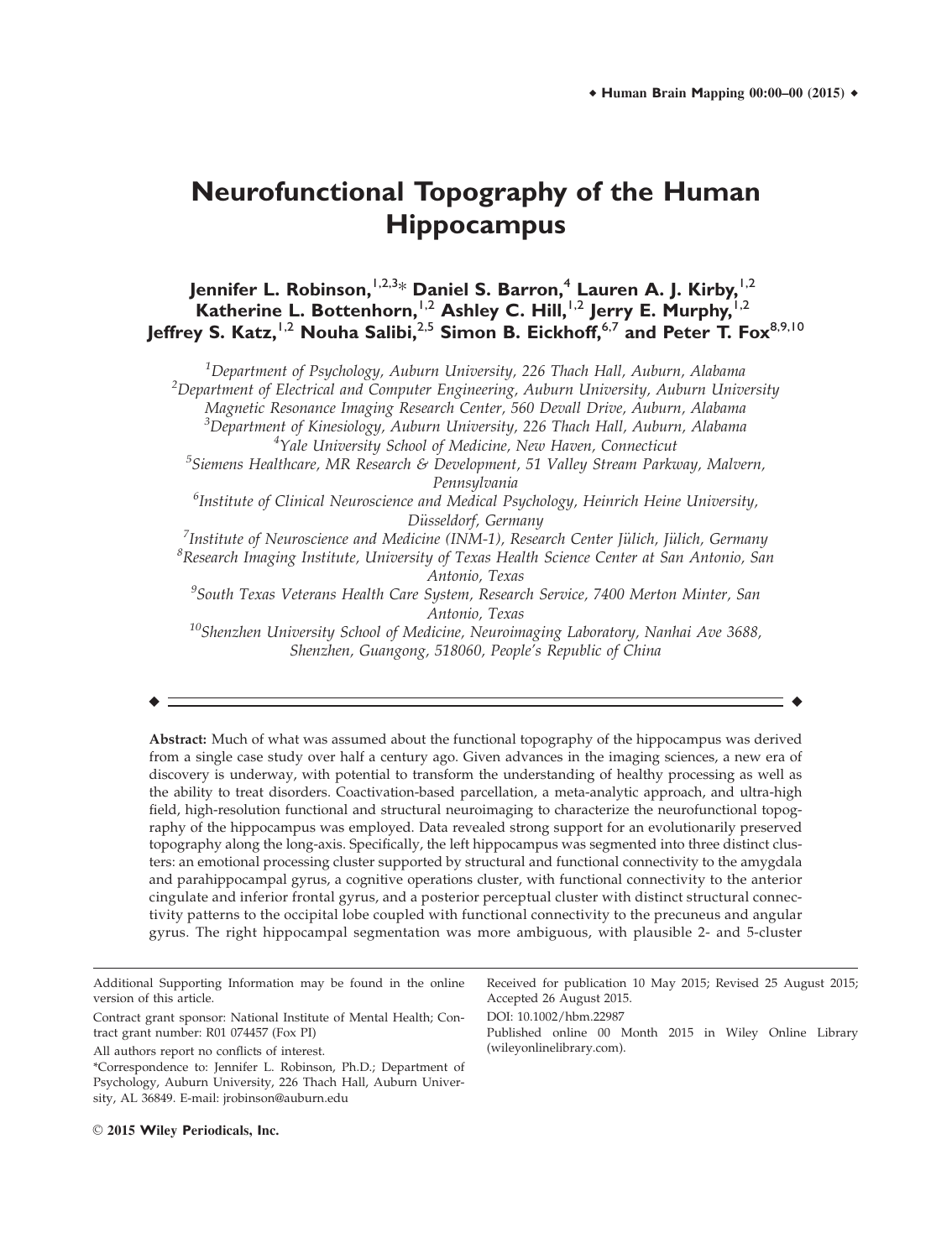solutions. Segmentations shared connectivity with brain regions known to support the correlated processes. This represented the first neurofunctional topographic model of the hippocampus using a robust, bias-free, multimodal approach. Hum Brain Mapp 00:000-000, 2015. © 2015 Wiley Periodicals, Inc.

r r

Key words: meta-analysis; fMRI; 7T; high field; DTI

### **INTRODUCTION**

Arguably one of the most phylogenetically conserved neural structures, the hippocampus has been a prime target for evolution theorists and cognitive neuroscientists alike. Theories regarding the functional specialization of the hippocampus date back to 1901, when Ramón y Cajal (1901) described the cytoarchitectonic differences between hippocampal subfields, yet the precise neurofunctional underpinnings have yet to be elucidated. In fact, to our knowledge, no study has performed a comprehensive, data-driven examination of the human hippocampus, inclusive of identifying and characterizing neurofunctional subfields, despite the plethora of theories involving differentiation of the structure across species. Understanding the functional topography could lead to advances in our understanding of healthy cognitive processing, while also having transformative implications for diseases in which the hippocampus is implicated (e.g., post-traumatic stress disorder [PTSD], temporal lobe epilepsy [TLE], depression) [Maneshi et al., 2014; Spielberg et al., 2015; Treadway et al., 2015].

One of the more predominant theories of functional differentiation within the hippocampus is a long-axis segmentation. Moser and Moser (1998) were among the first to provide a comprehensive review of the most prominent evidence supporting the hippocampus having a dorsal (e.g., septal pole/ analogous to the posterior portion of the human hippocampus)–ventral (e.g., temporal pole/analogous to the anterior portion of the human hippocampus) gradient, originally theorized because of the afferent and efferent connectivity observed in the rodent and nonhuman primate, but further reinforced through a series of behavioral studies. Furthermore, they speculated that the ventral (anterior in humans) portion was more engaged in limbic processes (i.e., "hot" processing), and the dorsal (posterior in humans) was preferentially activated during tasks such as spatial navigation, or learned associations (i.e., "cold" processes). This proposed segmentation has been given new life in recent years, with investigations into cell organization and gene expression [Fanselow and Dong, 2010; Poppenk et al., 2013], all supporting a potential differentiation along an anterior to posterior gradient. Corroborating evidence has also emerged from the fields of magnetic resonance spectroscopy (MRS) [King et al., 2008] and functional magnetic resonance imaging (fMRI) [Duarte et al., 2014; Duncan et al., 2014; Greve et al., 2011; Prince et al., 2005; Strange et al., 2005]. For example, Prince et al. (2005) demonstrated strong evidence for an anterior– posterior parcellation that corresponded to an encodingretrieval gradient. Similarly, Duncan et al. (2014) recently demonstrated functional connectivity differentiation between encoding and retrieval processes within specific hippocampal subfields. Together, these results support the fundamental argument that the hippocampus maintains a neurofunctional topographical organization, but they do not address the question of whether other neurocognitive processes utilize these subregions, as all of the aforementioned studies used a single paradigm in which variables were parametrically manipulated to examine one specific aspect of memory formation.

Further complicating this field of research is the notion that much of what we assume about human memory and hippocampal functioning has been derived from a case study over half a century ago, when patient H.M. underwent a bilateral hippocampal resection [Scoville and Milner, 1957]. It was not until the early 1990s that H.M. received a magnetic resonance imaging scan that revealed potential discrepancies in the neurosurgical account of his lesions, which were confirmed following his death when more sophisticated imaging procedures could be carried out [Annese et al., 2014; Augustinack et al., 2014]. Additionally, most, if not all, studies of hippocampal subspecialization limit their investigations to a single behavioral domain (e.g., cognition) or a single paradigm that compares specific neurocognitive processes (i.e., encoding versus retrieval) [Duarte et al., 2014; Duncan et al., 2014; Prince et al., 2005]. Thus, we have relied on inferences about hippocampal topography drawn from data in non-human species, from case studies, and/or from focused cognitive processing (i.e., memory or spatial navigation) studies. Here, we attempt to overcome these shortcomings using a multimodal approach that capitalizes on the big-data resources available via neuroimaging databases. In a robust and unbiased methodological approach, we used coactivation-based parcellation (CBP) [Cieslik et al., 2013; Clos et al., 2013; Eickhoff et al., 2011], a meta-analytic technique, to elucidate the functional cluster profile of the left and right hippocampus. We then used high-resolution functional (fMRI) and structural magnetic resonance imaging to examine the validity of the resultant cluster solutions. Understanding the complete neurofunctional profile, uninhibited by single paradigm study designs, or focused on specific neurocognitive processes, is pivotal for our understanding of hippocampal topography. Furthermore, understanding the functional relationships of the topographical organization with regard to cognitive processes could lead to transformative computational models of how the brain works under hippocampal-dependent cognitive and emotive processing.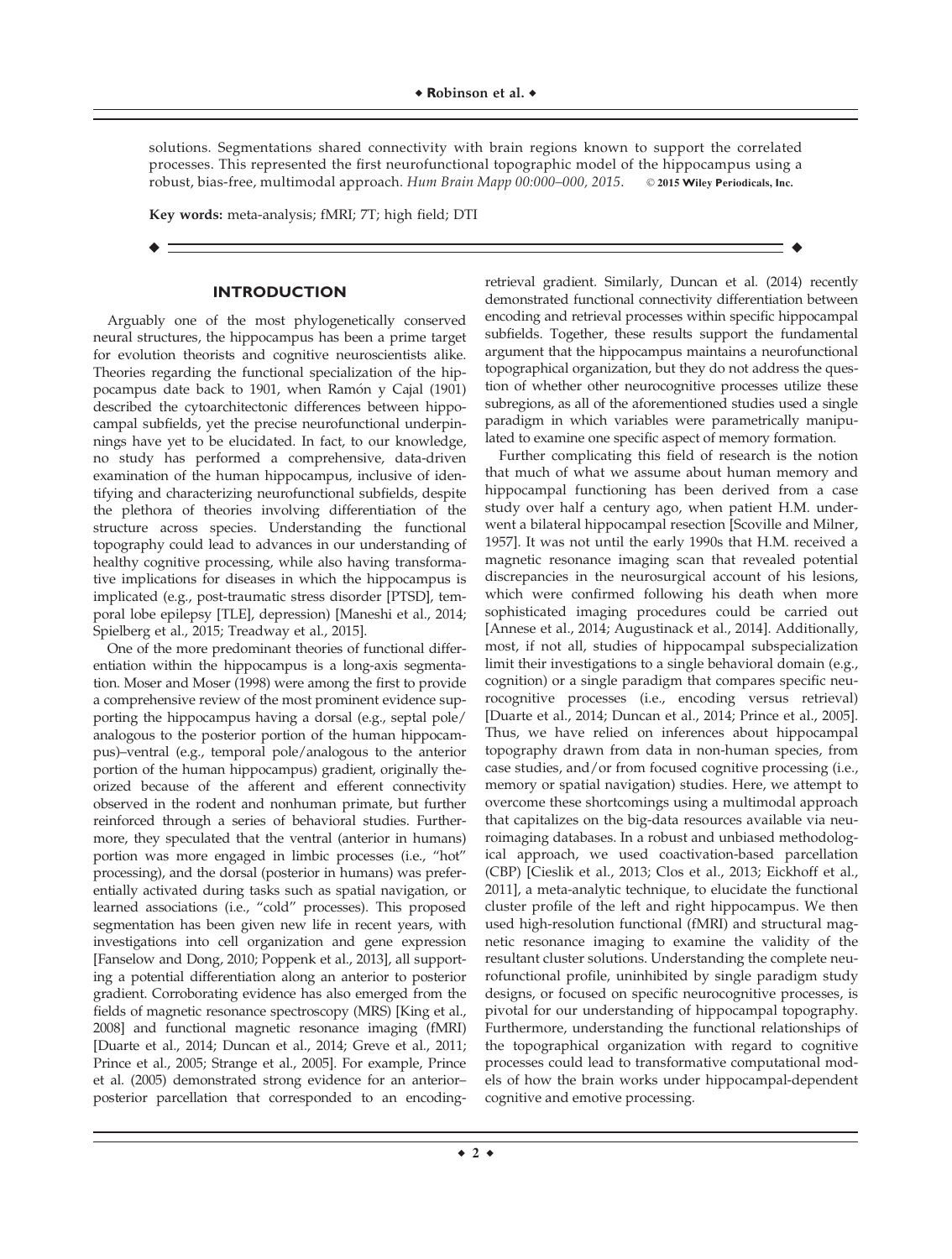

(A) Three-dimensional (3D) rendering of the hippocampal ROIs used in this study with CBP segmentation results. The left hippocampus segmented into 3 clusters, while the right segmented into 5-clusters. (**B**) Mosaic of the hippocampal ROI used for the CBP analysis. Coordinates are in MNI space. [Color figure can be viewed in the online issue, which is available at [wileyonlinelibrary.com](http://wileyonlinelibrary.com).]

### **METHODS**

### **Meta-Analytic Methodology**

## Region of interest selection

We used the Harvard–Oxford Structural Probability Atlas distributed with the FSL neuroimaging analysis software package [\(http://www.fmrib.ox.ac.uk/fsl/fslview/atlas](http://www.fmrib.ox.ac.uk/fsl/fslview/atlas-descriptions.html#ho)[descriptions.html#ho\)](http://www.fmrib.ox.ac.uk/fsl/fslview/atlas-descriptions.html#ho) [Jenkinson et al., 2012; Smith et al., 2004] to define right and left hippocampal ROIs for inclusion in our analyses (Fig. 1). Each ROI was thresholded at 75%, yielding a conservative anatomical representation, assuring that the ROI captured and confined the brain structure of interest, with the added benefit of being easily described to the neuroimaging community. The mean probability for the left (M  $\pm$  SD: 86.41%  $\pm$  7.10%) and right hippocampus ( $87.75\% \pm 7.39\%$ ) was over  $87\%$ , and the centroid for each was over 97% (left: 97.1% at MNI coordinates  $[x,y,z]$  -26, -18.8, -17.2; right: 97.3% at MNI coordinates 27.52,  $-18.2$ ,  $-16.8$ ). The total volume for the left hippocampus was  $1,880$  mm<sup>3</sup>, and for the right  $2,072$  mm<sup>3</sup>.

#### Meta-analytic connectivity mapping (MACM)

The BrainMap database was used to compute whole-brain coactivation maps for every voxel within each ROI [[http://](http://www.brainmap.org)

[www.brainmap.org;](http://www.brainmap.org) Fox and Lancaster, 2002; Laird et al., 2005, 2009], using methodology previously described in detail [Bzdok et al., 2013; Cieslik et al., 2013; Clos et al., 2013; Eickhoff et al., in press]. BrainMap archives functional neuroimaging studies by coding statistically significant results, in the form of stereotactic coordinates, with associated meta-data such as behavioral domain, paradigm class, and subject population (for a full list of meta-data and operational definitions, please see the BrainMap lexicon at [http://www.brainmap.](http://www.brainmap.org/scribe/BrainMapLex.xls) [org/scribe/BrainMapLex.xls\)](http://www.brainmap.org/scribe/BrainMapLex.xls). At the present time, the database is comprised of 2,630 papers, representing 12,623 experiments, 100 paradigm classes, and 52,289 subjects. Coactivation maps were determined based on the criteria of normal mapping (e.g., no group comparisons or interventions) in healthy subjects, with no restrictions with regard to behavioral domain or paradigm class, allowing for the development of an unconstrained model of neurofunctional topography for the left and right hippocampus independently.

### Coactivation-based parcellation (CBP)

MACM identifies regions of convergence across the entire brain amongst all studies reporting activation for a given region of interest [Cauda et al., 2012; Clos et al., 2013; Eickhoff et al., 2011; Robinson et al., 2010, 2012]. In this application, however, since we are examining every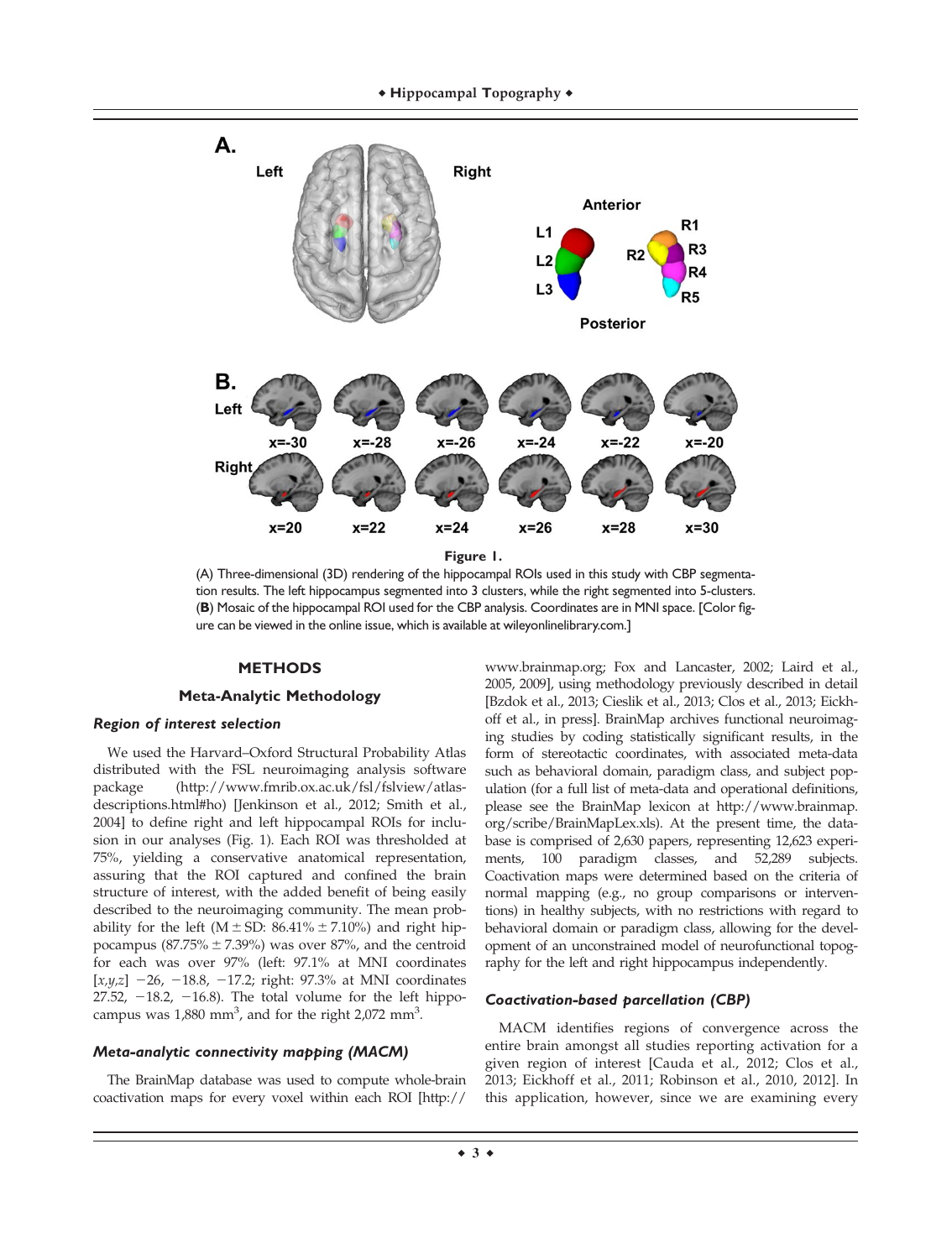voxel within our ROIs, it is expected that not every voxel will be activated by a sufficiently high number of experiments. As such, we pooled across the neighborhood of each seed voxel and identified those experiments from the BrainMap database that reported activation closest to the voxel by calculating and sorting the Euclidian distances between it and any activation reported in the BrainMap database. Analyses were run using several filters to allow for different degrees of association, assigning 20 through 200 experiments for each voxel in increments of 5 (please see Fig. 2 for an overview of our meta-analytic approach). Methodology used here is identical to that reported previously [Chase et al., 2015; Clos et al., 2013]. Stable filters were selected for the left (90–180 experiments) and right (100–160 experiments) hippocampus based on filters with the lowest number of deviants (i.e., numbers of voxels that were assigned differently compared with the solution from the majority of filters; we used z-scores to objectively guide this selection procedure). K-means clustering was then performed. K-means clustering is a non-hierarchical clustering method that uses an iterative algorithm to separate the voxels in the ROI into  $k$  non-overlapping clusters [Forgy, 1965; Hartigan and Wong, 1979], by minimizing the variance within clusters and maximizing the variance between clusters. To do this, the algorithm computes the centroid of each cluster, and subsequently reassigns voxels to the clusters such that their difference from the centroid is minimal [Bzdok et al., 2012, 2013; Cieslik et al., 2013; Clos et al., 2013; Eickhoff et al., 2011]. Centroids are chosen at random for each new iteration. In our search, we chose 1,000 iterations to provide increased confidence at finding the optimal solution. In short, each voxel within the ROI is assigned to one of  $k$  clusters based on the coactivation profile to every other brain voxel. K-values of 2 through 7 were performed for each ROI. Stable solutions were chosen using cluster profiling for right and left hippocampal volumes, respectively. Specifically, we examined characteristics reflecting topological, informationtheoretical, and cluster separation properties. The most consistent four criteria used to identify our parcellations are represented in Figure 3. First, the low percentage of misclassified voxels provided evidence for stable solutions, where the optimal  $k$  parcellations were those where the percentage of deviants was not significantly increased compared with the  $k - 1$  solution, and ideally where the  $k + 1$  solution leads to a significant increase. Second, we examined the proportion of the minimum cluster size (in red) to the mean cluster size (in blue). Good solutions are those where the size of the minimum cluster size is more than half of the average cluster size within a given  $k$  solution. Finally, the change in inter-/intracluster distance is demonstrated. Optimal solutions are those where the subsequent  $k + 1$  solution does not show a significantly larger increase in intercluster to intracluster distance. Combining this information, the most stable cluster solution for the left hippocampus appeared to be 3, and for the right, 5.

# Post-hoc meta-analytic connectivity modeling

Coactivation profiles were then performed on each of the resultant clusters within the left and right hippocampus. This was computed by creating activation likelihood estimation (ALE) maps for each of the clusters, which compared the ALE scores to a null-distribution reflecting random spatial associations between experiments with a fixed within-experiment distribution of foci, yielding a P-value based on the proportion of equal or higher random values [Eickhoff et al., 2009, 2012]. By using this random effects inference approach, we assessed the above-chance convergence between experiments, converted the non-parametric P-values to z-scores, and thresholded the results using a FWE-corrected threshold of  $P < 0.05$ .

### Post-hoc functional decoding

In addition to looking at the functional connectivity of each cluster, we also characterized the neurofunctional profiles as determined by how they were coded in the BrainMap database with respect to the eliciting tasks' behavioral domain and paradigm class. To do this, forward and reverse inference approaches were applied as described in previous studies [Bzdok et al., 2013; Clos et al., 2013; Eickhoff et al., 2011]. For the forward inference approach, a cluster's neurofunctional profile was determined by computing the disparity between the probability of finding activation associated to a specific taxonomic label within the boundaries of the each cluster, compared with the probability of activation for that same taxonomic label across the entire database. A significant difference [using a binomial test—i.e., P(Activation|- Task)> P(Activation)] favoring probability within the cluster would constitute a behavioral/paradigm classification for that cluster. For the reverse inference approach, the neurofunctional profiles were determined by identifying the most likely behavioral domain and paradigm class given activation within the cluster [i.e., P(Task | Activation > P(Task)]. Significance was assessed using  $\chi^2$ .

# **Ultra-High Field Magnetic Resonance Imaging Methods**

### Functional magnetic resonance imaging (fMRI)

We performed high resolution resting state fMRI to further characterize the neurofunctional segments identified by CBP. Twenty-three healthy individuals (21 righthanded, 7 males, 16 females,  $M \pm SD = 21.17 \pm 1.44$ <sup>1</sup> were

<sup>&</sup>lt;sup>1</sup>For both resting state and DTI, we carried out analyses with and without the left-handed individuals. There were no statistically significant differences and only minor qualitative (i.e., size of cluster) differences that did not affect the results, thus we chose to include these data in our analyses. Our participants scored 7 and 10 out of 15 on a handedness questionnaire for the resting state analysis and for DTI we had participants with scores of 4, 7, 8, and 10 s, indicating that these participants were not exclusively left handed.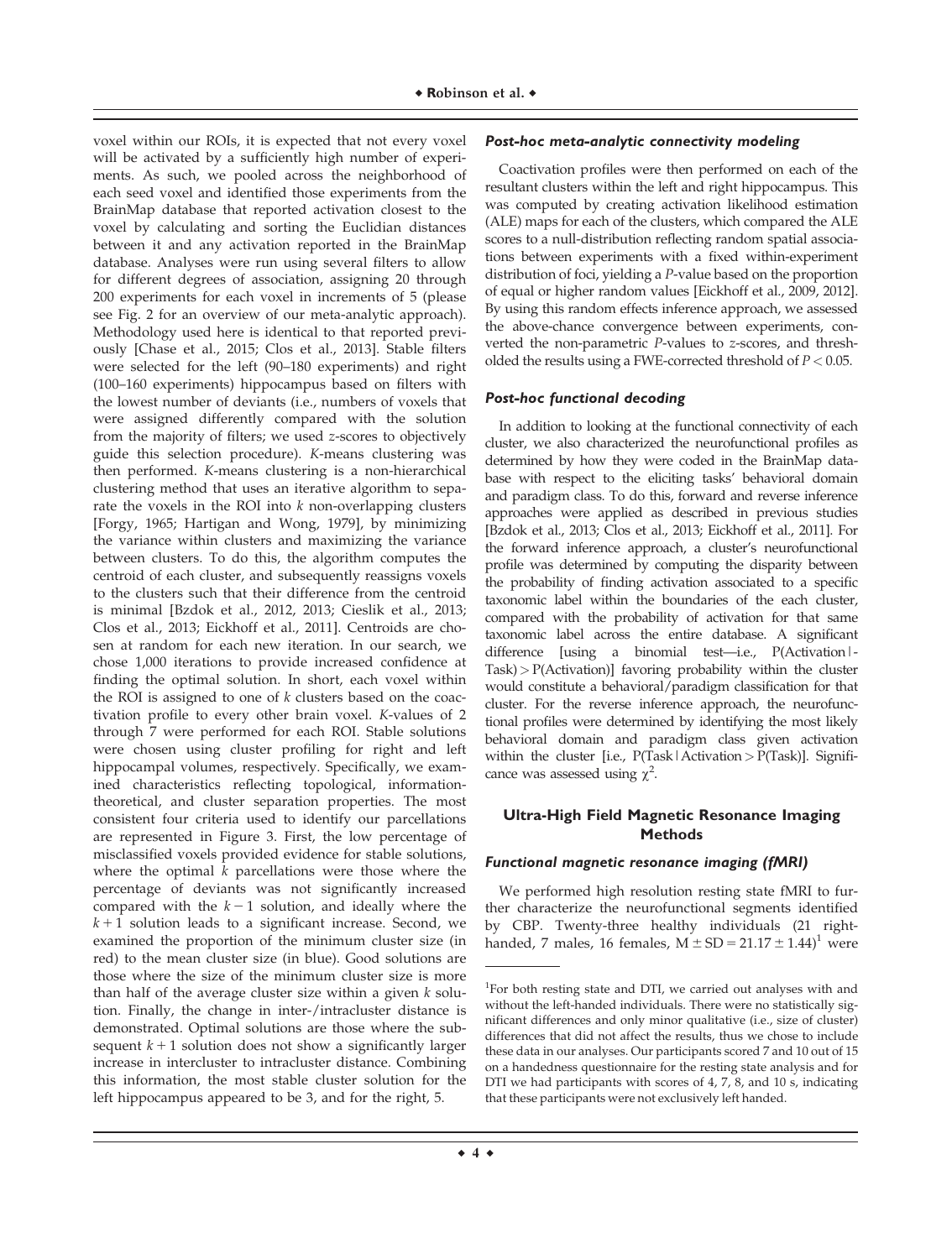

**Figure 2.**

Overview of the meta-analytic methodology. [Color figure can be viewed in the online issue, which is available at [wileyonlinelibrary.com.](http://wileyonlinelibrary.com)]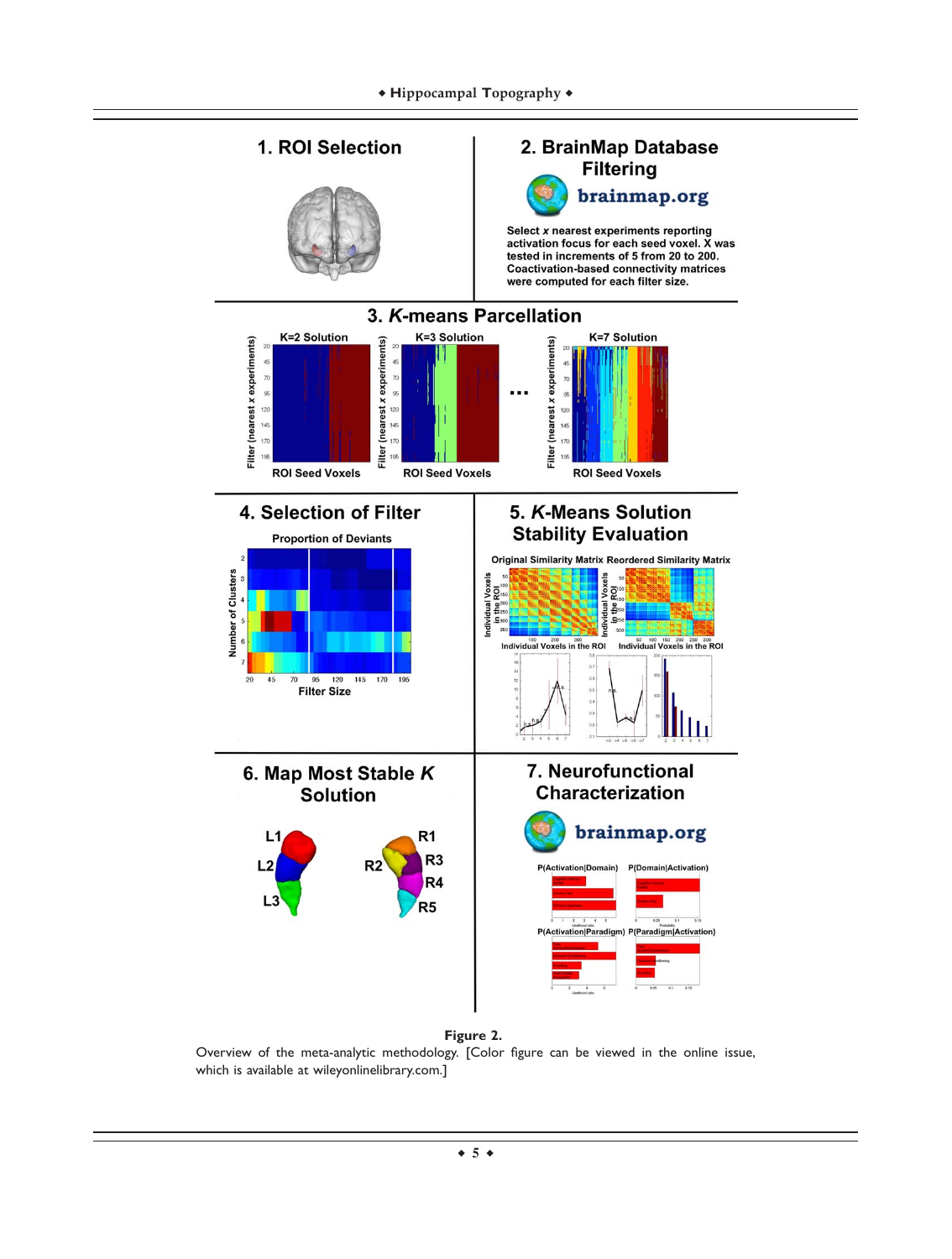



Clustering profiles from the CBP analysis. Top panels are results for the left hippocampus, bottom panels are for the right hippocampus. Panels **A&D** depict the percentage of misclassified voxels, demonstrating a stable cluster solutions of 2–4 for the left hippocampus and 2, 3, and 5 for the right. Good solutions are considered those *K* parcellations where percentages of deviants are not significantly increased compared with the *K* - 1 solution, especially if the  $K + 1$  solution leads to a significantly higher percentage of deviants (as is the case for  $K = 4$  for the left and  $K = 5$  for the right). Panels **B&E** depict the proportion of the minimum cluster size (in *red*) to the mean cluster size (in *blue*). Good solutions are those where the size of the minimum cluster size is more than

scanned using an EPI sequence, optimized for the hippocampus (37 slices acquired parallel to the AC-PC line, 0.85 mm  $\times$  0.85 mm  $\times$  1.5 mm voxels, TR/TE: 3,000/28 ms, 70° flip angle, base/phase resolution 234/100,  $A > P$  half of the average cluster size within a given *K* solution. Here, cluster solutions  $K = 2$  and  $K = 3$  are ideal for both the left and right hippocampus. Finally, in panels **C&F**, the change in inter-/ intracluster distance is demonstrated. Here, optimal solutions are those where the subsequent  $K+1$  solution does not show a significantly larger increase in intercluster to intracluster distance. The  $K = 3$  solution is ideal for the left hippocampus, and the  $K = 2$  and 5 solutions are ideal for the right hippocampus. **Please note that the** y**-scales for these figures have slightly different scaling to optimize visualization**. [Color figure can be viewed in the online issue, which is available at [wileyonlinelibrary.com](http://wileyonlinelibrary.com).]

phase encode direction, iPAT GRAPPA acceleration  $factor = 3$ , interleaved acquisition, 100 time points, total acquisition time 5:00). Participants were asked to rest with their eyes closed for the duration of the scan. Data were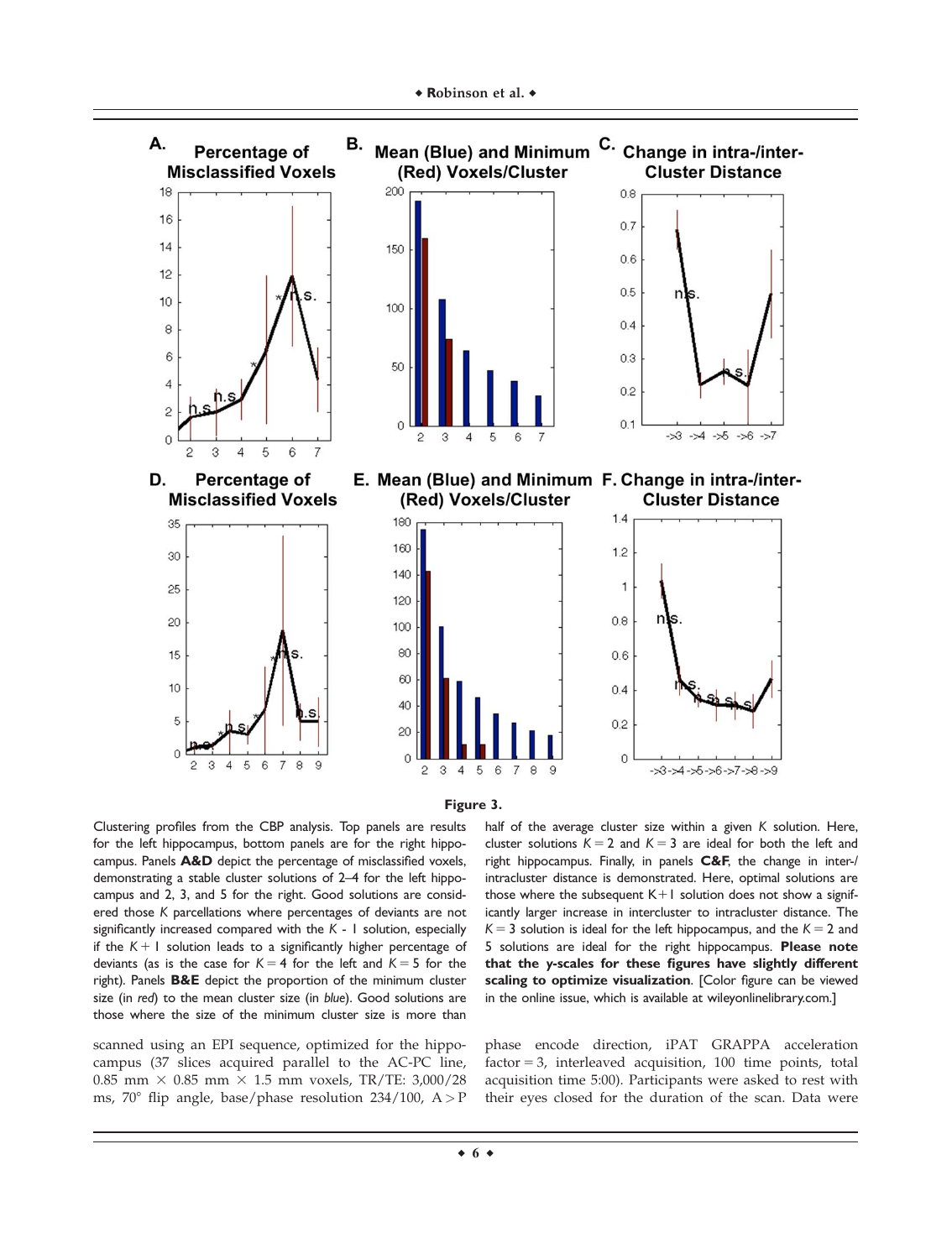acquired on the Auburn University MRI Research Center (AUMRIRC) Siemens 7T MAGNETOM outfitted with a 32 channel head coil by Nova Medical (Wilmington, MA). A whole-brain high-resolution three-dimensional (3D) MPRAGE image (256 slices, 0.63 mm  $\times$  0.63 mm  $\times$ 0.60 mm, TR/TE: 2,200/2.8,  $7^{\circ}$  flip angle, base/phase resolution 384/100%, collected in an ascending fashion, acquisition time  $= 14:06$ ) was also acquired for registration purposes. Data were analyzed in SPM8 [Ashburner, 2012] and the "conn" connectivity toolbox [Whitfield-Gabrieli and Nieto-Castanon, 2012] using standard resting state fMRI pre-processing steps (i.e., brain extraction, slice timing correction, Gaussian smoothing [5 mm FWHM], band-pass filtering [0.008–0.09], regression of motion and physiological artifacts, registration to anatomical space, normalization to MNI standard space). Each segmentation identified by CBP was used as a "seed" and functional connectivity was determined across the entire brain. Seedto-voxel connectivity maps were thresholded at FWEcorrected  $P < 0.05$  at the cluster-level (two-tailed).

# Diffusion tensor imaging (DTI)

Data from 31 healthy individuals were acquired on the AUMRIRC Siemens7T MAGNETOM scanner (26 righthanded, 12 males, 19 females,  $M \pm SD = 21.13 \pm 1.43$ ; inclusive of all resting state participants). A high resolution DTI scan (40 slices,  $2mm<sup>3</sup>$  isotropic voxels, TR/TE: 5,200/94 ms, base/phase resolution 122/100%, GRAPPA acceleration factor of 3,  $b = 0$  and 1,000, 30 directions, 3 averages, collected in an interleaved fashion, acquisition  $time = 8:21$ ) was acquired. DTI analyses and probabilistic tractography were carried out using FSL's Diffusion Toolbox 3.0 (FDT) as described previously [Behrens et al., 2003a,c; Jenkinson et al., 2012; Robinson et al., 2012]. In short, data were eddy-current corrected, diffusion tensors were fit to the corrected data, and probabilistic diffusion models were generated. Two analytic techniques were used. First, we used PROBTRACKX to calculate the tractography between the clusters in the left and right hippocampus and the rest of the brain [Behrens et al., 2003a,b; Johansen-Berg et al., 2005]. Data were thresholded to reflect only those paths present in more than 15% of the sample, and inclusive of tracts with connection probabilities more than 10%. Second, we examined the anatomical connectivity between the rest of the brain and the clusters, independently. Specifically, we estimated connectivity probabilities between the seed masks (defined as each CBP segment separately) and target masks (defined as the 55 subcortical and cortical ROIs within the Harvard-Oxford Subcortical and Cortical Probability Atlases, thresholded to 50%, and applied to both left and right hemispheres for a total of 110 total masks) by repeatedly sampling the connected pathways through the probability distribution function. Target ROIs were transformed into each subject's space using registration tools provided in FSL [Jenkinson et al., 2002, 2012; Jenkinson and Smith, 2001]. Anatomical

connectivity of the hippocampal regions was quantified by classifying each seed voxel within the cluster mask as connecting to the cortical or subcortical mask with the highest connectivity probability (please see Supporting Information, Fig. 1 for a full listing of masks). The number of seed mask voxels whose highest connectivity was determined to each target mask was then tabulated to estimate the population's greatest white matter tracts from each cluster.

### **RESULTS**

### **Co-activation Based Parcellation (CBP)**

We identified neurofunctional topography of the left hippocampus, comprised of three anterior to posterior segmentations, consistent with previous research [Fanselow and Dong, 2010; King et al., 2008]. The anterior-most segmentation was associated with face monitoring/discrimination, cued explicit recall, and encoding. The middle segment was significantly associated with paired associate recall, cued explicit recognition, and encoding. The most posterior segment was associated with perceptual functioning (Table I, Fig. 1). The right hippocampus segmented into five distinct regions. However, the neurofunctional substrates of these five regions were not as well defined compared with the left hippocampus. It appears that many of the segmentations are most closely associated with emotional processing, with two segmentations (R2 and R3) having associations with specific cognitive functions, explicit memory, and delayed match to sample, respectively. It is important to note that these functions did not survive FDR correction, thus the right behavioral substrates are interpreted with caution. An alternative solution to the 5-cluster model is a 2-cluster solution, which was found to be slightly less favorable. For the 2-cluster solution, an anterior and posterior segment emerged, with the anterior segment associated with face monitoring/discrimination, affective pictures, encoding, and cued explicit recognition, all thresholded at FDR-corrected  $P < 0.05$ . The posterior segment was associated with imagined objects/scenes and explicit memory.

### **Resting State Functional Connectivity**

In addition to strong connectivity to the left amygdala, L1 demonstrated functional connectivity to several contralateral limbic structures, including the parahippocampal gyrus (BA27) and the anterior and posterior cingulate (BA32/30, respectively) (Fig. 4, Table II). These regions have all been implicated in affective processing and are likely to support functions such as face monitoring/discrimination. Additionally, the right precentral gyrus (BA4), which has been noted to support verbal encoding [Baker et al., 2001], was also functionally connected, potentially supporting the encoding processes attributed to L1. L2 demonstrated the most diverse connectivity profile, with a distributed network throughout the entire brain inclusive of cognitive and affective regions (left inferior frontal gyrus [BA47], bilateral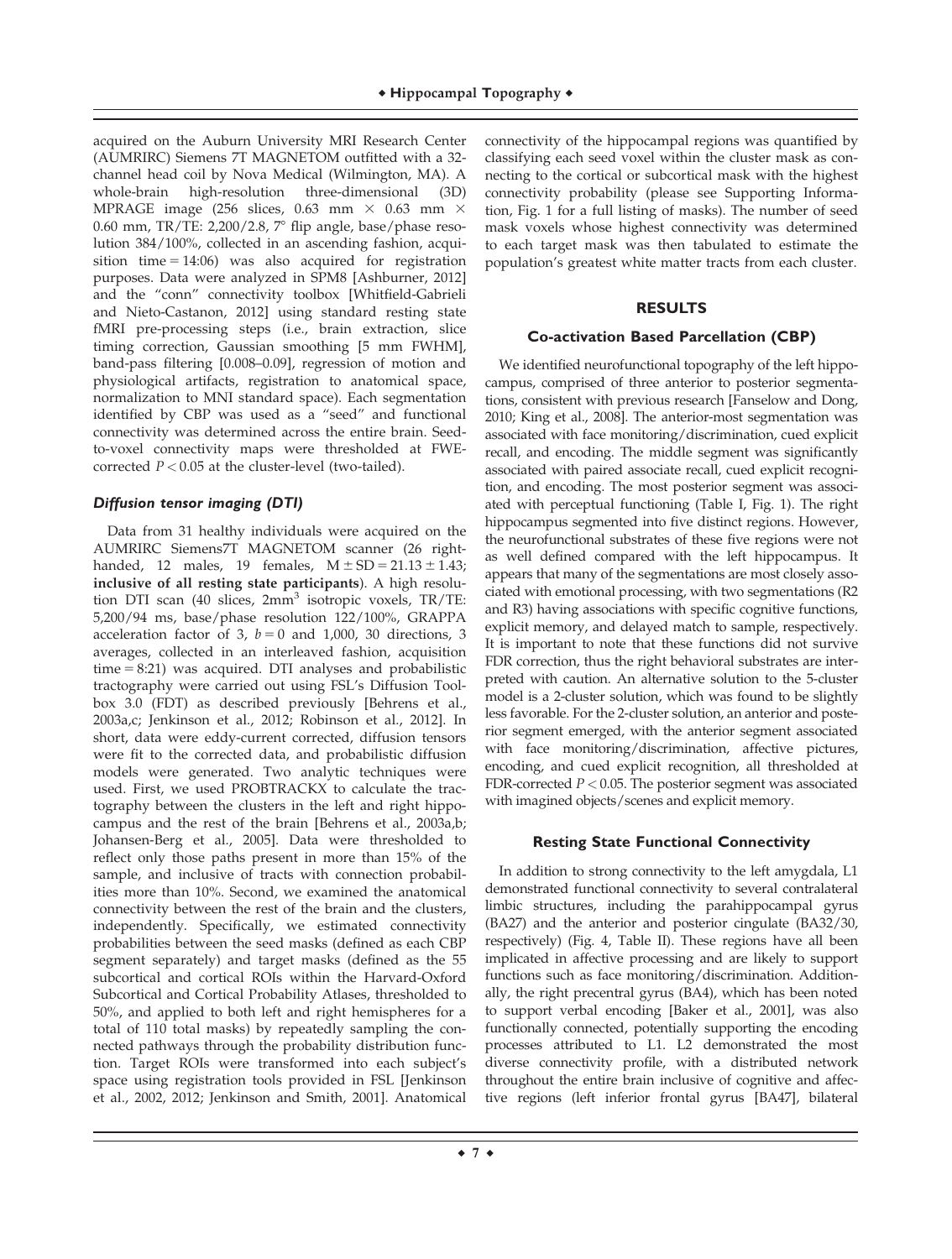|                | P(Activation   Domain)                                                | P(Domain   Activation)                                                           | P(Activation   Paradigm)                                                                                                                                                                                 | P(Paradigm Activation)                                                                                                                                     |
|----------------|-----------------------------------------------------------------------|----------------------------------------------------------------------------------|----------------------------------------------------------------------------------------------------------------------------------------------------------------------------------------------------------|------------------------------------------------------------------------------------------------------------------------------------------------------------|
| L1             | Cognition.Memory.Explicit<br>Emotion Fear<br><b>Emotion.Happiness</b> | Cognition.Memory.Explicit<br>Emotion<br><b>Emotion.Fear</b><br>Emotion.Happiness | <b>Face Monitor/Discrimination</b><br><b>Classical Conditioning</b><br>Encoding<br><b>Cued Explicit Recognition</b><br>Passive Viewing<br>Paired Associate Recall<br>Semantic Monitor/<br>Discrimination | <b>Face Monitor/Discrimination</b><br>Passive Viewing<br>Cued Explicit Recognition<br><b>Classical Conditioning</b><br>Encoding<br>Paired Associate Recall |
| L2             | Cognition.Memory.Explicit                                             | Cognition.Memory.Explicit                                                        | <b>Episodic Recall</b>                                                                                                                                                                                   | Semantic Monitor/<br>Discrimination                                                                                                                        |
|                | Cognition.Langauge.Semantics                                          |                                                                                  | Paired Associate Recall<br>Encoding<br>Cued Explicit Recognition<br>Passive Viewing<br>Semantic Monitor/<br>Discrimination<br>Face Monitor/Discrimination                                                | <b>Paired Associate Recall</b><br>Encoding<br><b>Episodic Recall</b><br><b>Cued Explicit Recognition</b><br>Passive Viewing                                |
| L <sub>3</sub> | Perception.Vision.Shape<br>Cognition.Language.Semantics               | Perception.Vision.Shape                                                          | None                                                                                                                                                                                                     | None                                                                                                                                                       |
| R1             | Perception. Vision. Shape<br>Emotion                                  | Emotion<br>Cognition<br>Perception. Vision. Shape                                | Face Monitor/Discrimination<br>Cued Explicit Recognition                                                                                                                                                 | Face Monitor/Discrimination<br>Reward<br>Cued Explicit Recognition                                                                                         |
| R <sub>2</sub> | Cognition.Memory.Explicit<br>Perception.Audition                      | Cognition.Memory.Explicit<br>Emotion<br>Perception.Audition                      | None                                                                                                                                                                                                     | None                                                                                                                                                       |
| R <sub>3</sub> | Emotion<br>Cognition.Memory.Explicit                                  | Emotion<br>Cognition.Memory.Explicit<br>Cognition                                | Face Monitor/Discrimination                                                                                                                                                                              | Face Monitor/Discrimination<br>Reward<br>Delayed Match to Sample                                                                                           |
| R4             | Emotion<br>Cognition.Memory.Explicit                                  | Emotion<br>Cognition.Memory.Explicit<br>Cognition                                | None                                                                                                                                                                                                     | None                                                                                                                                                       |
| R5             | Emotion                                                               | Emotion                                                                          | None                                                                                                                                                                                                     | None                                                                                                                                                       |

**TABLE I. Behavioral characterization of the neurofunctional segmentation of the hippocampi [Color table can be viewed in the online issue, which is available at [wileyonlinelibrary.com.](http://wileyonlinelibrary.com)]**

Color shaded cells indicate significance that surpassed FDR correction. All others are significant at an uncorrected  $P < 0.05$ .

anterior cingulate) as well as perceptual processing regions (bilateral inferior parietal lobule [BA40], bilateral superior temporal gyrus, and bilateral middle temporal gyrus). This neural network supports cognitive processes such as recognition and recall. L3 demonstrated functional connectivity to frontal regions, including the left inferior frontal gyrus (BA47), which has been putatively linked to a variety of language and memory processes, including semantic encoding [Demb et al., 1995; Li et al., 2000], recall, and retrieval [Demb et al., 1995; Smith et al., 1998; Zhang et al., 2004]. In addition, L3 had functional connectivity to several parietal regions including the right precuneus (BA39) and the left angular gyrus. This distributed brain network would be ideal to support perceptual processes, particularly as they interface with memory processes.

For the right segmentations, R1 demonstrated functional connectivity to bilateral superior frontal gyri (BA8), which have been noted in several memory related processes, including working memory [Babiloni et al., 2005; Rämä et al., 2001], perceptual priming [Bunzeck et al., 2006], and memory retrieval [Rugg et al., 1996]. Interestingly, R1 also demonstrated contralateral connectivity to the left hippocampus. R2 had contralateral connectivity to key limbic structures such as the amygdala and cingulate (BA 24/31), as well as cognitive processing hubs. Ipsilateral connections were also demonstrated, particularly throughout the temporal lobe. R3 demonstrated a distributed network of functional connectivity inclusive of cognitive processing centers (i.e., bilateral inferior frontal gyri [BA47]), limbic structures (i.e., left parahippocampal gyrus [BA35] and left posterior cingulate [BA29]), and perceptual processing regions (i.e., bilateral middle temporal gyri [BA21], and the left inferior and middle occipital gyrus [BA19 and BA18], respectively). The contralateral connectivity to key structures in the left hemisphere may help to support the functions of working memory, as R3 was associated with delayed match to sample operations. Of all the right hippocampal segmentations, R4 demonstrated the most diverse functional connectivity profile. R4 was found to be functionally connected to several contralateral structures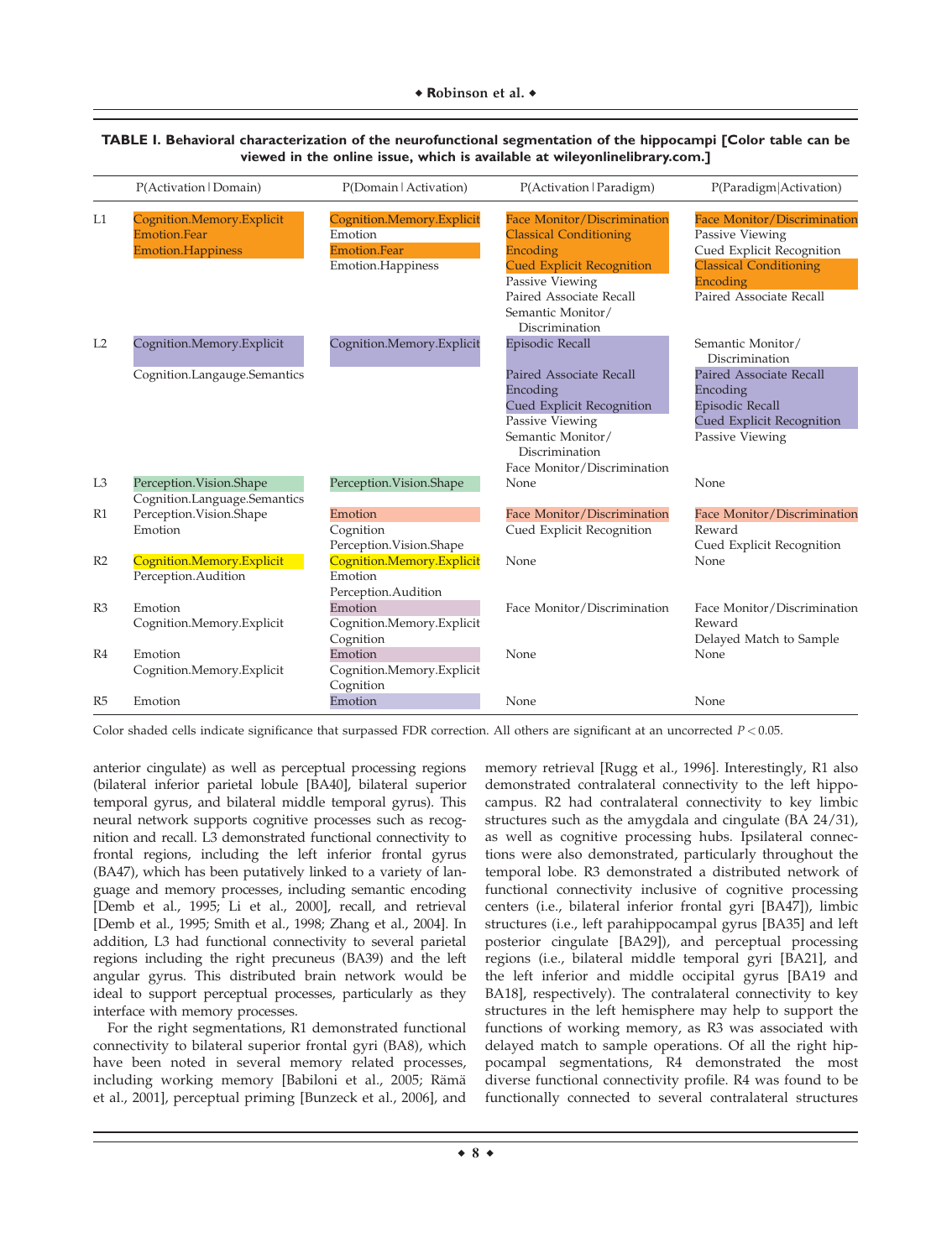



Functional connectivity during resting state fMRI of the segmentations from the CBP analysis of the left hippocampus. Colors correspond to segment colors in Figure 1A. [Color figure can be viewed in the online issue, which is available at [wileyonlinelibrary.com](http://wileyonlinelibrary.com).]

including the left superior frontal gyrus (BA8), medial frontal gyrus (BA6), anterior cingulate (BA24/32), parahippocampal gyrus (including the amygdala), fusiform gyrus (BA19), and middle and superior temporal gyri. Ipsilateral connectivity was determined primarily in perceptual processing regions, such as the right lingual gyrus (BA18), inferior temporal gyrus, postcentral gyrus (BA3), and fusiform gyrus (BA37). These structures likely support a variety of cognitive processes, thus lending support for our conclusion that increasing power by increasing the number of studies activating the right hippocampus in the BrainMap database, may be necessary to fully delineate the topography of the right hippocampus. Finally, R5 primarily had functional connectivity limited to the limbic and temporal regions, inclusive of bilateral parahippocampal gyri and cingulate regions, the left hippocampus, as well as bilateral superior temporal gyri. Please see Table III and Figure 5 for resting-state connectivity data regarding the 5-cluster solution of the right hippocampus.

The 2-cluster solution for the right hippocampus was also examined. The anterior cluster (Cluster 1) demonstrated functional connectivity to the left amygdala,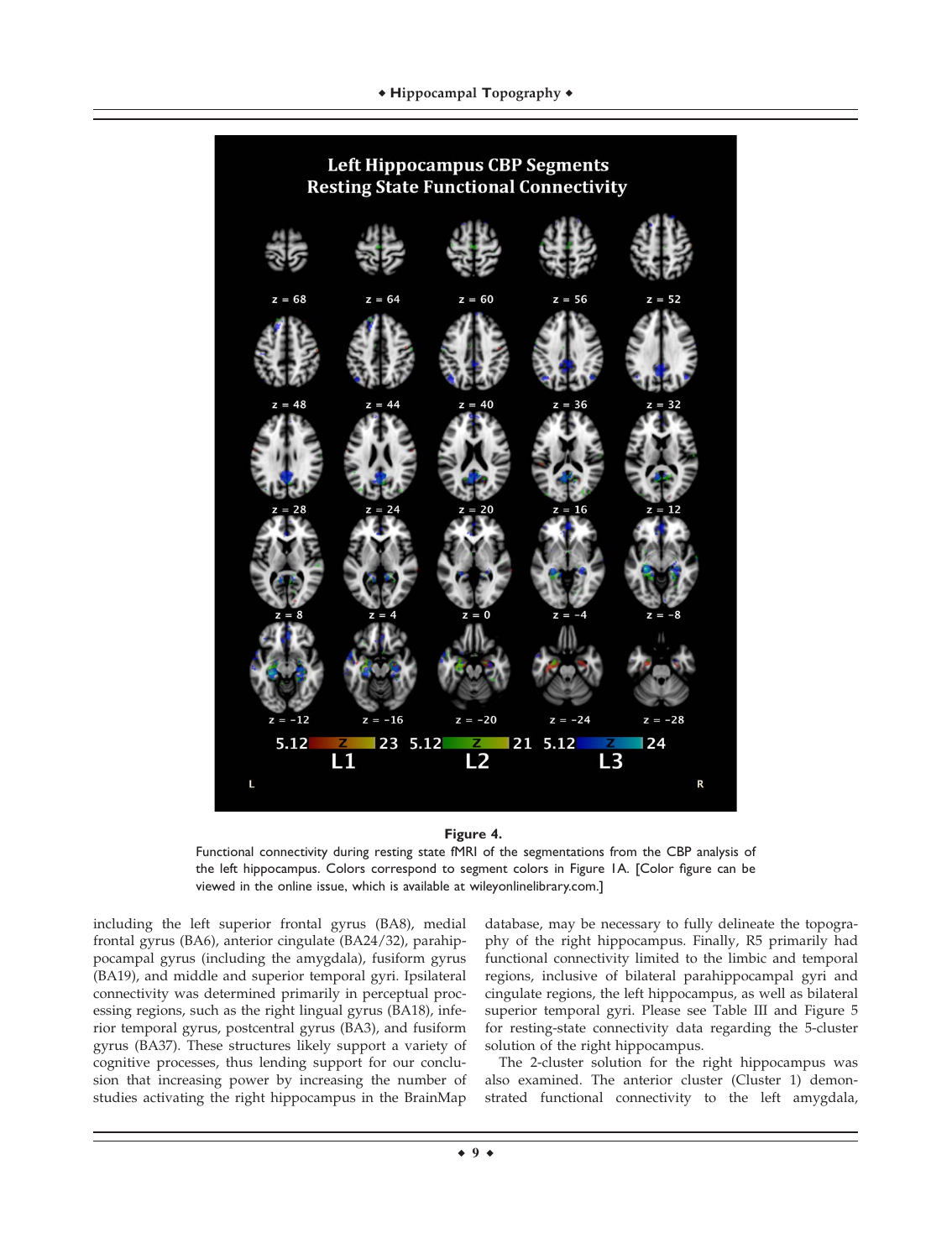| Region         | $\mathsf X$  | $\mathbf{y}$ | $\mathbf{Z}% ^{T}=\mathbf{Z}^{T}\times\mathbf{Z}^{T}$ | Lobe      | Description                    | ΒA             |
|----------------|--------------|--------------|-------------------------------------------------------|-----------|--------------------------------|----------------|
| L1             | $-57$        | $-9$         | 26                                                    | Frontal   | Left Precentral Gyrus          |                |
|                | 43           | $-17$        | 39                                                    |           | Right Precentral Gyrus         | $\overline{4}$ |
|                | 52           | $-10$        | 26                                                    |           |                                |                |
|                | 32           | 29           | 51                                                    |           | Right Superior Frontal Gyrus   | 8              |
|                | 25           | $-35$        | $-2$                                                  | Limbic    | Right Parahippocampal Gyrus    | 27             |
|                | 19           | $-59$        | 13                                                    |           | Right Posterior Cingulate      | 30             |
|                | 3            | 39           | $-6$                                                  |           | Right Anterior Cingulate       | 32             |
|                | $-23$        | $-11$        | $-17$                                                 |           | Left Amygdala                  |                |
|                | 27           | $-13$        | $-15$                                                 |           | Right Hippocampus              |                |
|                | 13           | $-87$        | 5                                                     | Occipital | Right Lingual Gyrus            | 17             |
|                | 50           | $-21$        | 48                                                    | Parietal  | Right Postcentral Gyrus        | 2              |
|                | $-35$        | $-66$        | 32                                                    |           | Left Precuneus                 | 39             |
|                | $-42$        | $-9$         | $-14$                                                 | Temporal  | Left Sub-Gyral                 | 21             |
|                | 64           | $-32$        | 4                                                     |           | Right Middle Temporal Gyrus    | 22             |
|                | $-48$        | $-31$        | 15                                                    |           | Left Superior Temporal Gyrus   | 41             |
| L <sub>2</sub> | $-17$        | $-35$        | 57                                                    | Frontal   | Left Paracentral Lobule        | 3              |
|                | $-55$        | $-20$        | 37                                                    |           | Left Precentral Gyrus          | $\overline{4}$ |
|                | $-4$         | $-24$        | 56                                                    |           | Left Medial Frontal Gyrus      | 6              |
|                | $-16$        | 33           | 50                                                    |           | Left Superior Frontal Gyrus    | 8              |
|                | $-30$        | 33           | -9                                                    |           | Left Inferior Frontal Gyrus    | $47\,$         |
|                | $-6$         | 33           | $\theta$                                              | Limbic    | Left Anterior Cingulate        | 24             |
|                | $-9$         | -9           | 41                                                    |           | Left Cingulate Gyrus           |                |
|                | 3            | 9            | $-9$                                                  |           | Right Anterior Cingulate       | 25             |
|                | 5            | 35           | $-5$                                                  |           |                                | 32             |
|                | $-27$        | $-21$        | $-13$                                                 |           |                                |                |
|                | 25           | $-80$        | 12                                                    |           | Left Hippocampus               | 17             |
|                | 15           | $-79$        | 21                                                    | Occipital | <b>Right Cuneus</b>            | 18             |
|                | 10           | $-71$        | 3                                                     |           |                                |                |
|                | $-35$        | $-78$        | 20                                                    |           | Right Lingual Gyrus            | 19             |
|                |              |              |                                                       |           | Left Middle Occipital Gyrus    |                |
|                | 32           | $-81$        | 21                                                    |           | Right Middle Occipital Gyrus   |                |
|                | 50           | $-21$        | 50                                                    | Parietal  | Right Postcentral Gyrus        | $\overline{2}$ |
|                | $-46$        | $-18$        | 52                                                    |           | Left Postcentral Gyrus         | 3              |
|                | 32           | $-31$        | 54                                                    |           | Right Postcentral Gyrus        |                |
|                | $-57$        | $-20$        | 19                                                    |           | Left Postcentral Gyrus         | 40             |
|                | 56           | $-19$        | 27                                                    |           | Right Inferior Parietal Lobule |                |
|                | 54           | $-16$        | 14                                                    |           | Right Postcentral Gyrus        | 43             |
|                | 43           | $-17$        | 3                                                     | Sub-lobar | Right Insula                   | 13             |
|                | $-7$         | $-3$         | $\overline{c}$                                        |           | Left Thalamus                  |                |
|                | $-46$        | $-48$        | 21                                                    | Temporal  | Left Superior Temporal Gyrus   | 13             |
|                | 55           | $-14$        | $-12$                                                 |           | Right Middle Temporal Gyrus    | 21             |
|                | 58           | $-12$        | $-\mathbf{5}$                                         |           | Right Superior Temporal Gyrus  |                |
|                | $-45$        | 8            | $-14$                                                 |           | Left Superior Temporal Gyrus   | 38             |
|                | 47           | $-68\,$      | 26                                                    |           | Right Middle Temporal Gyrus    | 39             |
|                | $-51$        | $-36$        | 11                                                    |           | Left Superior Temporal Gyrus   | 41             |
|                | 53           | $-25$        | 10                                                    |           | Right Superior Temporal Gyrus  |                |
| L <sub>3</sub> | $-55$        | $-12$        | 35                                                    | Frontal   | Left Precentral Gyrus          | 4              |
|                | 58           | $-7$         | 35                                                    |           | Right Precentral Gyrus         | 6              |
|                | 19           | 31           | 56                                                    |           | Right Superior Frontal Gyrus   |                |
|                | 12           | 45           | 43                                                    |           |                                | 8              |
|                | $-23$        | 8            | $-13$                                                 |           | Left Subcallosal Gyrus         | 34             |
|                | $-40$        | 33           | $-4\,$                                                |           | Left Inferior Frontal Gyrus    | 47             |
|                | $-40$        | 44           | 2                                                     |           |                                |                |
|                | $\mathbf{1}$ | 35           | $-1$                                                  | Limbic    | Right Anterior Cingulate       | 24             |
|                | 13           | $-61$        | 15                                                    |           | Right Posterior Cingulate      | 30             |
|                | $-29$        | $-29$        | $-10$                                                 |           | Left Hippocampus               |                |
|                | $-46$        | $-24$        | 44                                                    | Parietal  | Left Postcentral Gyrus         | $\overline{2}$ |
|                | $-42$        | $-67$        | 33                                                    |           | Left Angular Gyrus             | 39             |

# **TABLE II. Resting state functional connectivity of each CBP segmentation of the left hippocampus**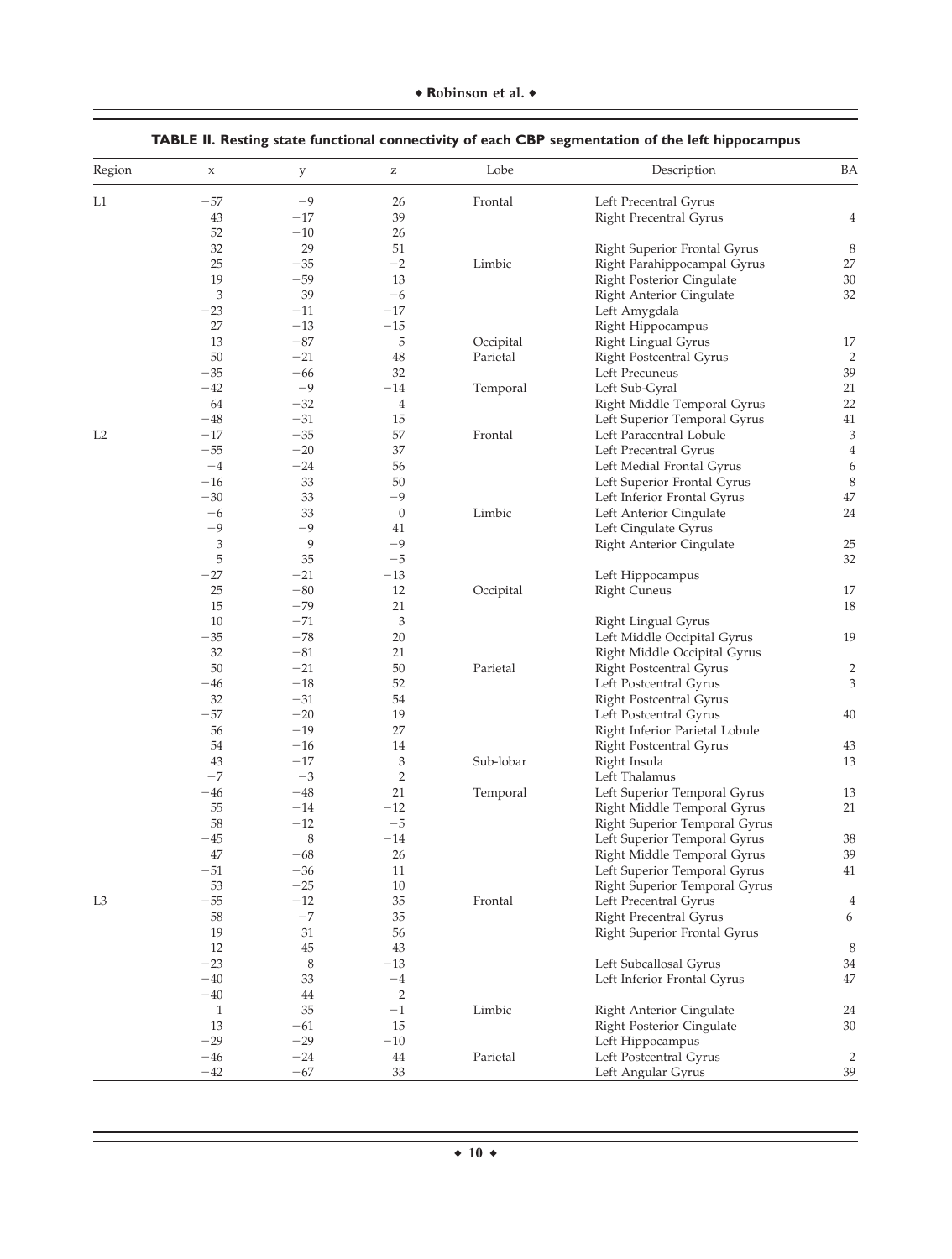|        | <b>TABLE II. (continued).</b> |       |       |           |                               |    |  |  |
|--------|-------------------------------|-------|-------|-----------|-------------------------------|----|--|--|
| Region | $\lambda$                     |       |       | Lobe      | Description                   | BA |  |  |
|        | 41                            | $-67$ | 31    |           | Right Precuneus               |    |  |  |
|        | 8                             | $-83$ | $-12$ | Posterior | <b>Right Declive</b>          |    |  |  |
|        | 62                            | $-14$ | $-3$  | Temporal  | Right Superior Temporal Gyrus | 21 |  |  |
|        | $-54$                         |       | $-12$ |           | Left Superior Temporal Gyrus  | 38 |  |  |

Descriptive labels and Brodmann areas (BA) were determined by the Talairach Demon labels associated with the coordinates.

hippocampus, anterior and posterior cingulate cortices (BA32 and 29, respectively), in addition to the left inferior frontal gyrus (BA47) and insula (BA13) (Table IV). Ipsilateral functional connectivity was noted to regions of the inferior frontal gyrus (BA47), parahippocampus (BA28), anterior cingulate (BA32), and superior temporal gyrus (BA21/22). These data suggest a strong support system for affective processes, in line with the behavioral profile attributed to this cluster. The posterior cluster (Cluster 2) also exhibited contralateral functional connectivity to the left inferior frontal gyrus (BA47) and insula (BA13), but also exhibited a unique pattern of connectivity with associations to the left fusiform gyrus (BA19/37) and postcentral gyrus (BA3). The ipsilateral functional connectivity observed was primarily within the limbic system (anterior cingulate, posterior cingulate, hippocampus), and portions of the cortex devoted to sensory processing (superior temporal gyrus and fusiform gyrus) as well as with sub-lobar structures such as the insula and caudate. Several regions of the precentral gyrus were also functionally connected. These data suggest that the posterior cluster has ample functional support to carry out the operations identified by the behavioral analysis (i.e., imagined objects and scenes).

### **Diffusion Tensor Imaging**

DTI analyses demonstrated strong ipsilateral structural connectivity with limited contralateral connectivity. L1's strongest connectivity was to the left amygdala, thalamus, and the parahippocampal gyrus, with a moderate portion of our sample also demonstrating connections to the posterior portion of the temporal fusiform gyrus (Supporting Information, Fig. 2). L2 had a similar pattern of anatomical connectivity, but also had voxels whose strongest connectivity was to portions of the occipital lobe. Both L1 and L2 were found to have connections to the brainstem in the majority of our sample, suggesting their roles may be more aligned to implicit processes, or to more "hot" processing. L3 was found to be anatomically connected to the posterior portion of the parahippocampal gyrus and the posterior cingulate in addition to the amygdala, but also had connections to the occipital lobe, specifically the lingual gyrus and the occipital pole. Interestingly, L3 did not demonstrate the strong sub-lobar connectivity. This distributed connectivity pattern would support more perceptual processing as indicated by our CBP analysis. Both L2 and L3 demonstrated interhemispheric connectivity via the posterior portion of the corpus callosum (Fig. 4). For the right hemisphere, R1 and R2 had a very similar profile to L1, with the amygdala, parahippocampal gyrus, and the thalamus being the primary anatomical connections. R3, R4, and R5 had substantial connectivity patterns to regions of the temporal (posterior portion of the fusiform gyrus) and occipital (lingual gyrus, occipital pole, superior portion of the lateral occipital cortex) lobes, suggesting an increased capability to handle perceptual processes. In addition, R4 and R5 had anatomical connections to the precuneus in both the left and right hemispheres (Supporting Information, Fig. 3). The 2-cluster solution for the right hippocampus revealed similar connectivity patterns, with the anterior segment having structural paths to the limbic system, predominantly, with some individuals showing connectivity to the right precuneus and portions of the occipital lobe. The posterior cluster had a much more distributed pattern, heavily concentrated in the occipital and limbic lobes, with an interhemispheric connection to the left precuneus (Supporting Information, Fig. 4).

For probabilistic tracking of the left and right clusters, we found a pattern of increased interhemispheric connections toward the posterior portions of both the left and right hippocampus (Fig. 6). Interestingly, there appeared to be differences in the intrahemispheric breadth of connections between R1 and R2 despite their proximity. This may suggest that R2, which is slightly more medial and closer to the amygdala, may have a very specialized role, as its connectivity was the most confined. Similarly, the connections in the posterior segments of the left and right hippocampus are more diffuse throughout the occipital cortices, supporting their perceptual roles. Interestingly, R1 also demonstrates connectivity to these regions.

### **DISCUSSION**

The apparent preservation of hippocampal topography across species suggests that there may be an important underlying neurofunctional basis. The specific cognitive attributes of this topography have been elusive due to a proclivity to draw conclusions based on single processes, case-studies, and non-human animal research. Using a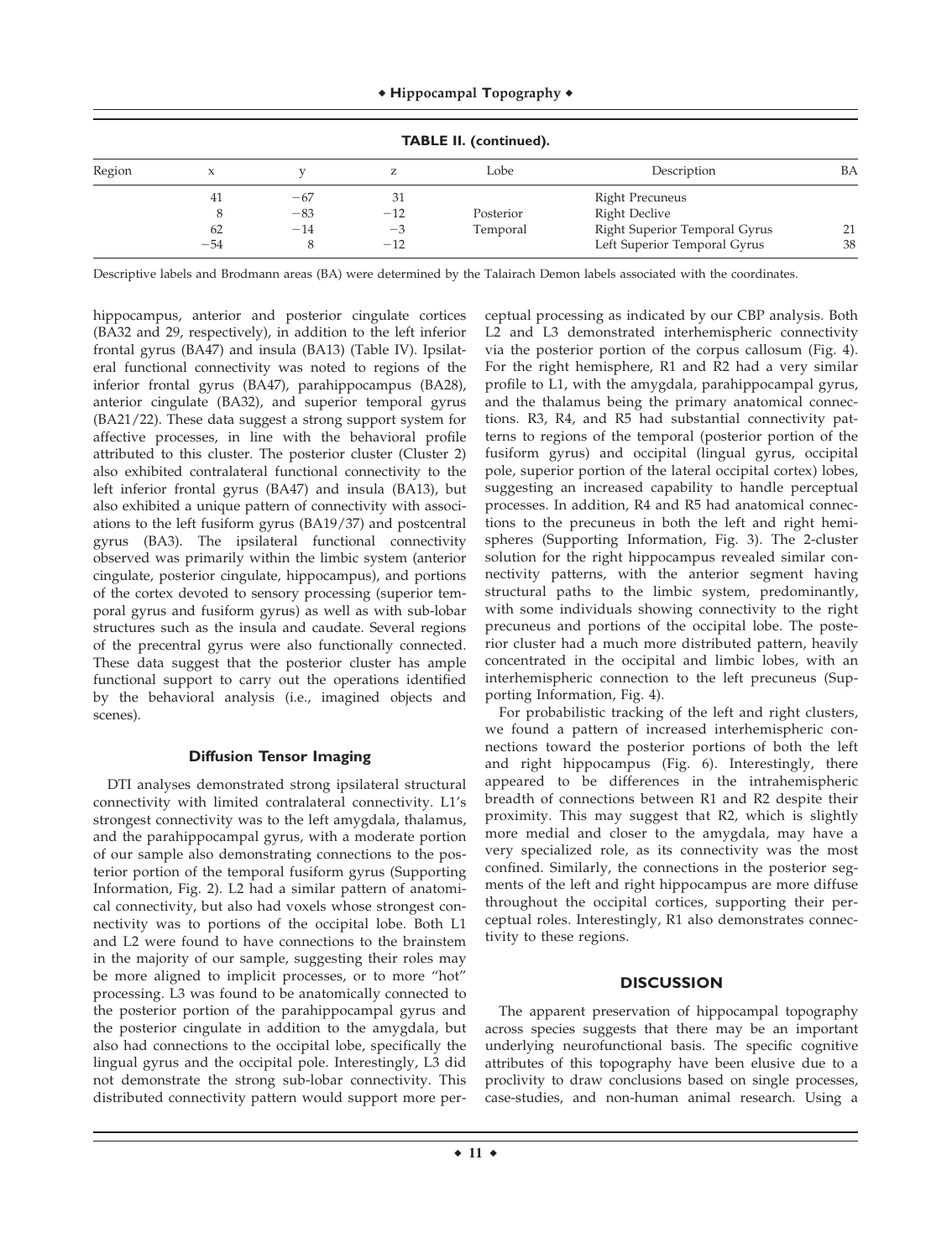| Region         | $\mathsf X$      | y              | $\mathbf{Z}% ^{T}=\mathbf{Z}^{T}\times\mathbf{Z}^{T}$ | Lobe      | Description                                     | BA             |
|----------------|------------------|----------------|-------------------------------------------------------|-----------|-------------------------------------------------|----------------|
| R1             | $-12$            | 45             | 43                                                    | Frontal   | Left Superior Frontal Gyrus                     | 8              |
|                | 6                | 41             | 50                                                    |           | Right Superior Frontal Gyrus                    |                |
|                | 20               | $-7$           | $-18$                                                 | Limbic    | Right Amygdala                                  |                |
|                | $-25$            | $-13$          | $-17$                                                 |           | Left Hippocampus                                |                |
| R <sub>2</sub> | 19               | $-40$          | $-8$                                                  | Anterior  | Right Culmen                                    |                |
|                | 41               | $-15$          | 41                                                    | Frontal   | Right Precentral Gyrus                          | 4              |
|                | $-4$             | $-22$          | 58                                                    |           | Left Medial Frontal Gyrus                       | 6              |
|                | $-33$            | 6              | 57                                                    |           | Left Middle Frontal Gyrus                       |                |
|                | $-24$            | 36             | 45                                                    |           | Left Superior Frontal Gyrus                     | 8              |
|                | 19               | 22             | $48\,$                                                |           | Right Superior Frontal Gyrus                    |                |
|                | 21               | $-15$          | $-15$                                                 | Limbic    | Right Parahippocampal Gyrus                     | 28             |
|                | $\overline{4}$   | $-57$          | 10                                                    |           | Right Posterior Cingulate                       | 30             |
|                | $-20$            | $-63$          | 14                                                    |           | Left Posterior Cingulate                        | 31             |
|                | $\boldsymbol{0}$ | $-5$           | 33                                                    |           | Left Cingulate Gyrus                            | 24             |
|                | $-7$             | $-57$          | 28                                                    |           |                                                 | 31             |
|                | $-21$            | $-13$          | $-12$                                                 |           | Left Amygdala                                   |                |
|                | 55               | $\overline{2}$ | $-16$                                                 | Temporal  | Right Middle Temporal Gyrus                     | 21             |
|                | 55               | $-9$           | $-1$                                                  |           | Right Superior Temporal Gyrus                   | 22             |
|                | 36               | $-47$          | $-12$                                                 |           | Right Fusiform Gyrus                            | 37             |
|                | 45               | 5              | $-7$                                                  |           | Right Superior Temporal Gyrus                   | 38             |
| R3             | $-5$             | $-67$          | $-6$                                                  | Anterior  | Left Culmen                                     |                |
|                | $-2$             | $-29$          | 50                                                    | Frontal   | Left Paracentral Lobule                         | 5              |
|                | $\boldsymbol{0}$ | 25             | 57                                                    |           | Left Superior Frontal Gyrus                     | 6              |
|                | $-5\,$           | 50             | 36                                                    |           | Left Medial Frontal Gyrus                       | 9              |
|                | 5                | 15             | $-12$                                                 |           | Right Subcallosal Gyrus                         | 25             |
|                | $-40$            | 28             | $-8\,$                                                |           | Left Inferior Frontal Gyrus                     | $47\,$         |
|                | 40               | 31             | $-7$                                                  |           | Right Inferior Frontal Gyrus                    |                |
|                | $^{-11}$         | $-47$          | 9                                                     | Limbic    | Left Posterior Cingulate                        | 29             |
|                | $-19$            | $-19$          | $-12$                                                 |           |                                                 | 35             |
|                | 27               | $-15$          | $-17$                                                 |           | Left Parahippocampal Gyrus<br>Right Hippocampus |                |
|                | $-26$            | $-91$          | 13                                                    |           |                                                 |                |
|                | $-44$            | $-76$          | $-2$                                                  | Occipital | Left Middle Occipital Gyrus                     | 18             |
|                | $\overline{2}$   | $-85$          | 30                                                    |           | Left Inferior Occipital Gyrus                   | 19             |
|                |                  |                |                                                       |           | <b>Right Cuneus</b>                             |                |
|                | 37               | $-80$          | 14                                                    |           | Right Middle Occipital Gyrus                    |                |
|                | 41               | $-65$          | 10                                                    |           | Right Middle Temporal Gyrus                     | 37             |
|                | 32               | $-24$          | 40                                                    | Parietal  | Right Postcentral Gyrus                         | 3              |
|                | 29               | $-1$           | $-8\,$                                                | Sub-lobar | Right Putamen - Lentiform Nucleus               |                |
|                | $-60$            | $-30$          | $-14$                                                 | Temporal  | Left Middle Temporal Gyrus                      | 21             |
|                | 53               | $-16$          | $-9$                                                  |           | Right Middle Temporal Gyrus                     |                |
|                | 51               | $-55$          | $-16$                                                 |           | Right Fusiform Gyrus                            | 37             |
| R4             | 38               | $-43$          | $-17$                                                 | Anterior  | Right Culmen                                    |                |
|                | 48               | $-15$          | 40                                                    | Frontal   | Right Precentral Gyrus                          | $\overline{4}$ |
|                | 19               | $^{-41}$       | 55                                                    |           | Right Paracentral Lobule                        | 5              |
|                | $\boldsymbol{0}$ | $-18$          | 53                                                    |           | Left Medial Frontal Gyrus                       | 6              |
|                | $-22$            | $17\,$         | 49                                                    |           | Left Superior Frontal Gyrus                     | $\,8\,$        |
|                | $-13$            | 35             | 49                                                    |           |                                                 |                |
|                | $-5\,$           | 25             | $\mathbf{1}$                                          | Limbic    | Left Anterior Cingulate                         | 24             |
|                | $-2$             | $-13$          | 43                                                    |           | Left Cingulate Gyrus                            |                |
|                | $-9$             | $-40$          | 6                                                     |           | Left Parahippocampal Gyrus                      | 30             |
|                | $\mathbf{1}$     | $40\,$         | $\overline{4}$                                        |           | Left Anterior Cingulate                         | 32             |
|                | $-21$            | $-17$          | $-12$                                                 |           | Left Parahippocampal Gyrus                      | 35             |
|                | $-27$            | $-2$           | $-9$                                                  |           | Left Amygdala                                   |                |
|                | 29               | $-21$          | $-12$                                                 |           | Right Hippocampus                               |                |
|                | $-27$            | $-81$          | $-8\,$                                                | Occipital | Left Middle Occipital Gyrus                     |                |
|                | 22               | $-86$          | 23                                                    |           | <b>Right Cuneus</b>                             | 18             |
|                |                  |                |                                                       |           |                                                 |                |

# **TABLE III. Resting state functional connectivity of each CBP segmentation of the right hippocampus 5**2**cluster solution**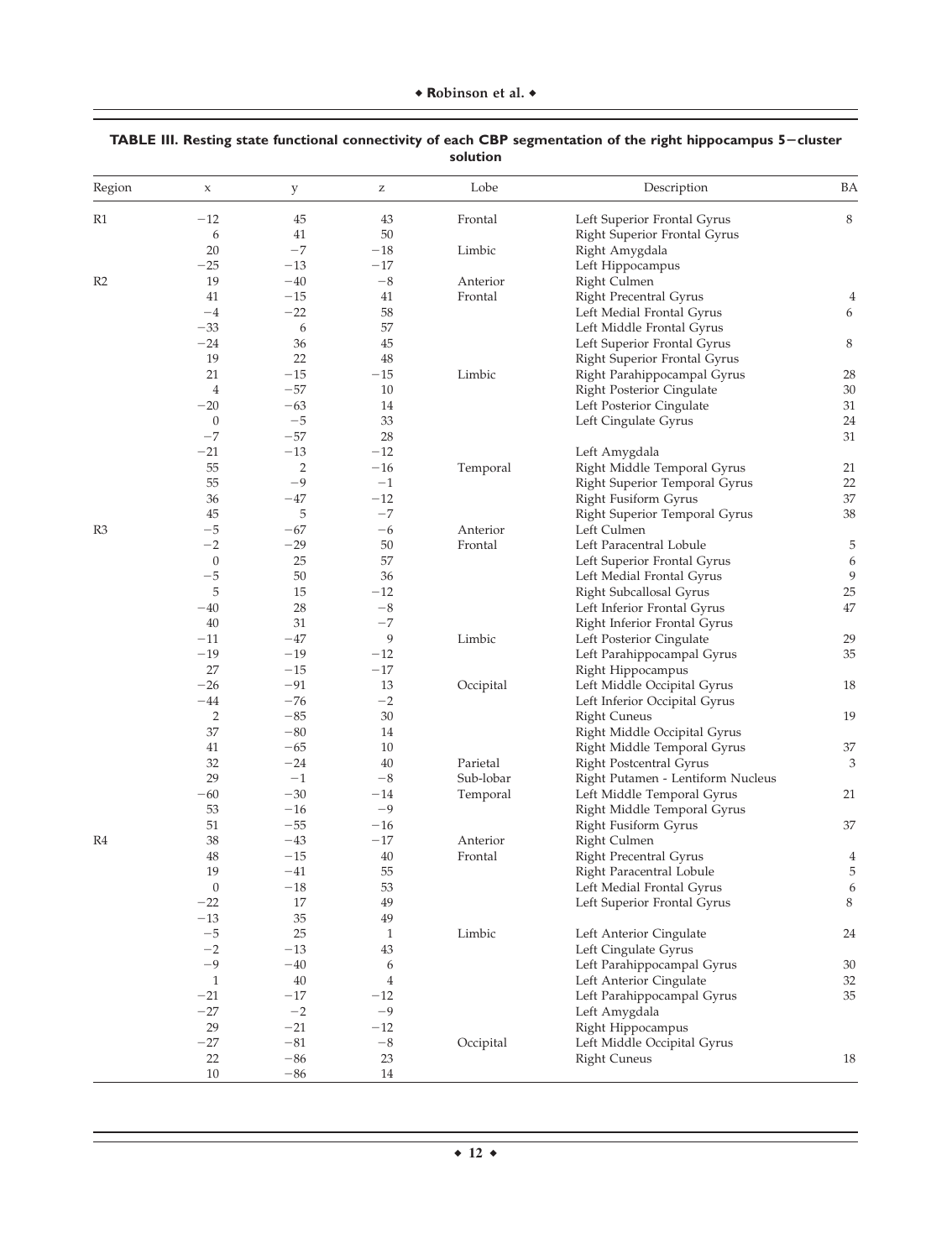| Region | $\boldsymbol{\chi}$ | y     | $\mathbf{Z}% ^{T}=\mathbf{Z}^{T}\times\mathbf{Z}^{T}$ | Lobe      | Description                      | BA |
|--------|---------------------|-------|-------------------------------------------------------|-----------|----------------------------------|----|
|        | $\overline{2}$      | $-75$ | 3                                                     |           | Right Lingual Gyrus              |    |
|        | $-21$               | $-59$ | $-9$                                                  |           | Left Fusiform Gyrus              | 19 |
|        | $-34$               | $-75$ | $-11$                                                 |           |                                  |    |
|        | 40                  | $-67$ | $-5$                                                  |           | Right Inferior Temporal Gyrus    |    |
|        | 35                  | $-29$ | 53                                                    | Parietal  | <b>Right Postcentral Gyrus</b>   | 3  |
|        | $-44$               | $-72$ | 35                                                    |           | Left Precuneus                   | 39 |
|        | $-36$               | $-22$ | 21                                                    | Sub-lobar | Left Insula                      | 13 |
|        | $-23$               | 5     | $-5$                                                  |           | Left Putamen - Lentiform Nucleus |    |
|        | $-54$               | $-4$  | $-13$                                                 | Temporal  | Left Middle Temporal Gyrus       | 21 |
|        | $-51$               | $-45$ | 6                                                     |           |                                  |    |
|        | $-53$               | 7     | $-3$                                                  |           | Left Superior Temporal Gyrus     | 22 |
|        | $-56$               | $-3$  | $-4$                                                  |           |                                  |    |
|        | $-38$               | $-49$ | $-15$                                                 |           | Left Fusiform Gyrus              | 37 |
|        | 45                  | $-57$ | $-11$                                                 |           | Right Fusiform Gyrus             |    |
|        | 39                  | $-38$ | 12                                                    |           | Right Superior Temporal Gyrus    | 41 |
| R5     | 27                  | $-29$ | $-7$                                                  | Limbic    | Right Parahippocampal Gyrus      | 27 |
|        | $-14$               | $-51$ | 5                                                     |           | Left Parahippocampal Gyrus       | 30 |
|        | 6                   | $-50$ | 21                                                    |           | Right Posterior Cingulate        |    |
|        | $-11$               | $-55$ | 30                                                    |           | Left Cingulate Gyrus             | 31 |
|        | $-31$               | $-29$ | $-10$                                                 |           | Left Hippocampus                 |    |
|        | $-40$               | $-59$ | 32                                                    | Parietal  | Left Angular Gyrus               | 39 |
|        | 56                  | $-11$ | $-1$                                                  | Temporal  | Right Superior Temporal Gyrus    | 22 |
|        | $-55$               | $-21$ | 7                                                     |           | Left Superior Temporal Gyrus     | 41 |
|        |                     |       |                                                       |           |                                  |    |

**TABLE III. (continued).**

Descriptive labels and Brodmann areas (BA) were determined by the Talairach Demon labels associated with the coordinates.

robust methodological approach, we sought to address this gap in the literature by combining meta-analytic techniques and ultra-high field MRI. Specifically, we capitalized on the meticulous coding structure of the BrainMap database to create unbiased neurofunctional maps of the left and right hippocampus. Then, we used meta-analytic and functional connectivity methods to characterize the resultant segmentation. Finally, we examined the underlying neural architecture supporting each cluster. Taken together, our data provide a preliminary neurofunctional topography of the left and right hippocampus with converging functional and structural support.

# **Long-Axis Parcellation**

Our results yield a consistent anterior to posterior longaxis segmentation with qualitative differences between hemispheres. Recent evidence has suggested that there are distinct neurogenetic and precursor cell differences in dorsal–ventral axes (akin to anterior–posterior in humans) in non-human species [Fanselow and Dong, 2010; Klur et al., 2009; Lowe et al., 2015], which lend support for a functional differentiation. The results from our meta-analytic methods provided support for a 3-cluster solution for the left hippocampus, in which the anterior-most cluster was associated with emotional processes as well as neurocognitive processes such as encoding. Additionally, this cluster was significantly associated with salient stimuli (i.e., faces), which

have important biological relevance [Stoeckel et al., 2014; Tsukiura and Cabeza, 2008]. This is in line with Moser and Moser's (1998) view of the anterior-most portions of the hippocampus primarily engaging in "hot" processing and complements Kim's (2015) more recent hippocampal encoding/ retrieval network (HERNET) model with the strong behavioral association to encoding. The middle cluster was associated with more cognitive-based processes such as paired associate recall, explicit recognition and encoding, while the posterior-most cluster was associated with perception-based functions. Thus, these more posterior clusters could be considered to be aligned more with "cold" processing functions and/or the retrieval network in Kim's (2015) model. For the right hippocampus, a 5-cluster solution emerged as the strongest; however, the behavioral meta-data associated with each cluster are interpreted with caution due to insufficient power, providing an avenue for further investigation. Alternatively, the right hippocampus may not function under rigorous behavioral or stimulus specific features, thus the topography is less concrete, and may have a more gradient-like quality. The only significant behavioral association was within R1, which was linked to face monitoring/ discrimination, in line with the posited anterior "hot" processing.

In a recent study by Chase et al. (2015) using nearly identical methodology, but examining only the subiculum, they demonstrated a 5-cluster anterior–posterior solution along the long-axis. This may provide support for our 5-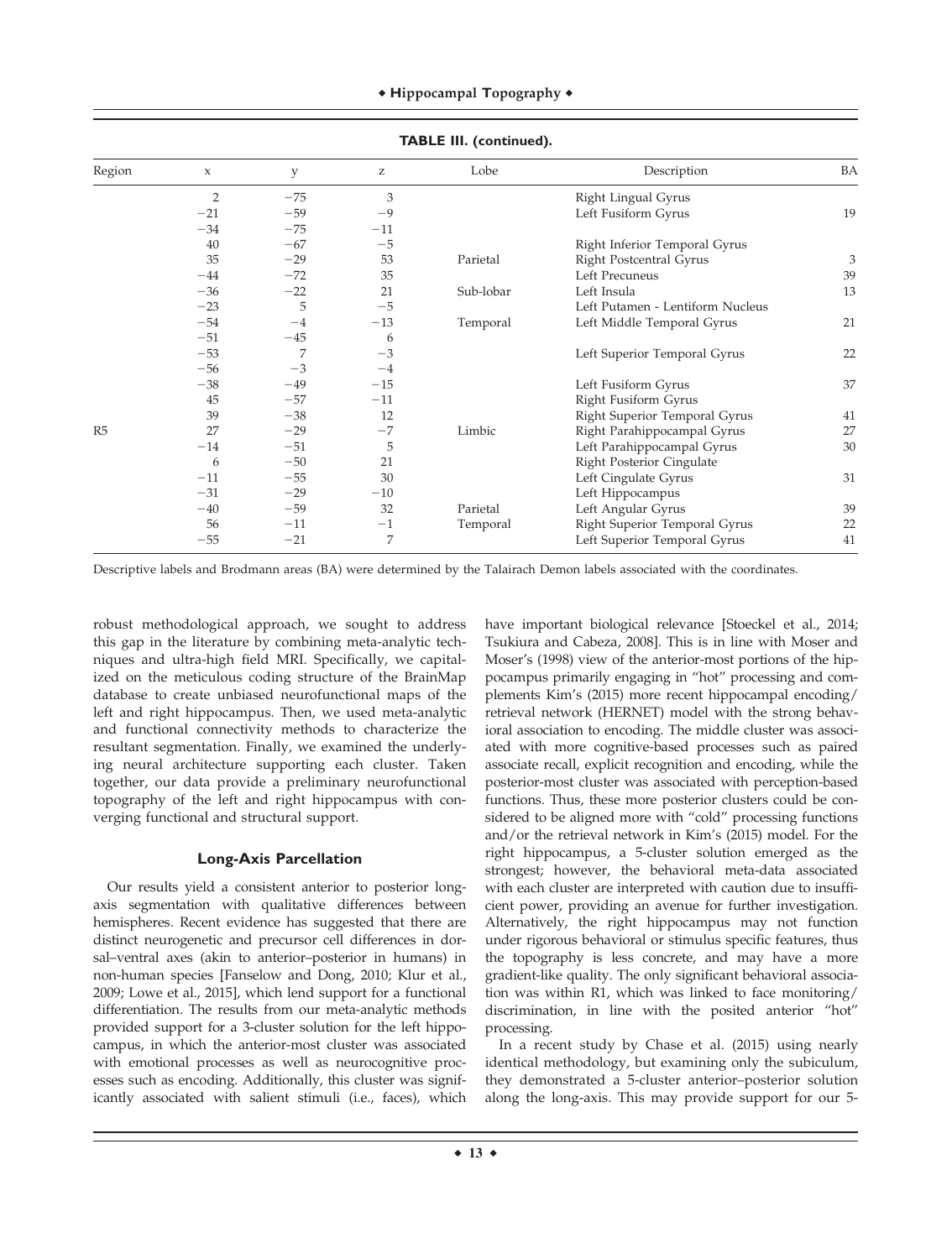### \* Robinson et al. \*



**Figure 5.**

Functional connectivity during resting state fMRI of the segmentations from the CBP analysis of the right hippocampus. Colors correspond to segment colors in Figure 1A. [Color figure can be viewed in the online issue, which is available at [wileyonlinelibrary.com](http://wileyonlinelibrary.com).]

cluster solution, but it could also be interpreted in such a way as to suggest that we need to examine CBP models within hippocampal subfields. Two avenues of additional work are necessary to uncover the right hemisphere's ambiguous results, particularly in light of the subfield (i.e., subiculum) finding: (a) increasing the number of papers in the BrainMap database, and (b) using ultra-high field submillimeter fMRI specifically targeting the hippocampus to yield data with the spatial specificity necessary to delineate the neurofunctional attributes.

### **Concordance Across Modalities**

For both the left and right hippocampus, the anteriormost portions were consistently associated with face monitoring/discrimination and emotion, which was supported throughout resting state connectivity and DTI analyses. Not surprisingly, given the anatomical locality, we found strong structural connectivity support to the amygdala. However, we also demonstrated anatomical connectivity between these regions and the parahippocampal gyrus, as well as the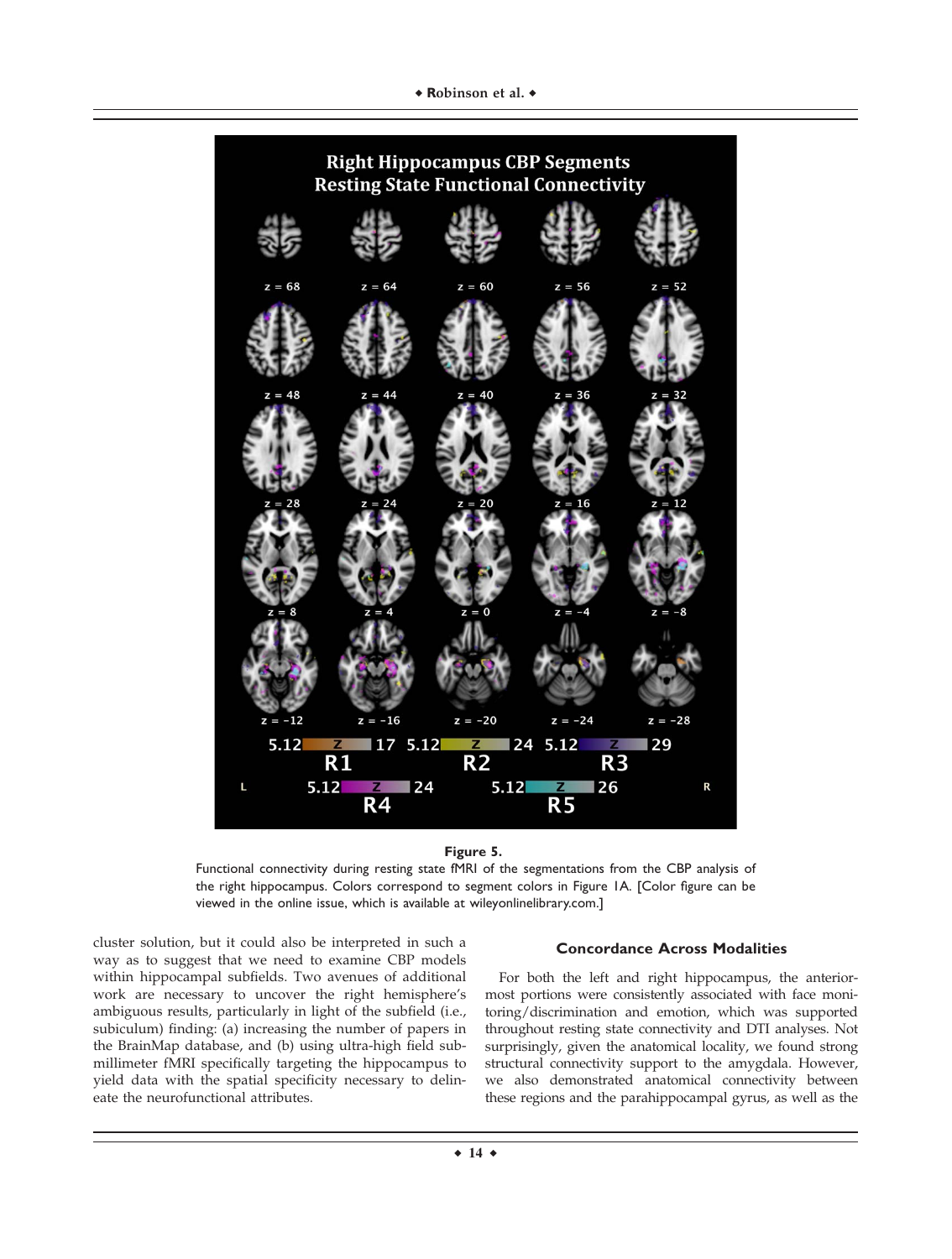| Region               | $\mathsf X$      | $\mathbf{y}$   | $\mathbf{Z}% ^{T}=\mathbf{Z}^{T}\times\mathbf{Z}^{T}$ | Lobe      | Description                     | BA      |
|----------------------|------------------|----------------|-------------------------------------------------------|-----------|---------------------------------|---------|
| Cluster1             | 14               | $-55$          | $-24$                                                 | Anterior  | <b>Right Dentate</b>            |         |
|                      | 2                | 27             | 57                                                    | Frontal   | Right Superior Frontal Gyrus    | 6       |
|                      | $-22$            | 36             | 45                                                    |           | Left Superior Frontal Gyrus     | $\,8\,$ |
|                      | 3                | 53             | 22                                                    |           | Right Medial Frontal Gyrus      | 9       |
|                      | $-16$            | 58             | 13                                                    |           | Left Medial Frontal Gyrus       | 10      |
|                      | $-38$            | 46             | 15                                                    |           | Left Middle Frontal Gyrus       |         |
|                      | $-41$            | 31             | $-6$                                                  |           | Left Inferior Frontal Gyrus     |         |
|                      | 38               | 29             | $-7$                                                  |           | Right Inferior Frontal Gyrus    | 47      |
|                      | 36               | 15             | $-17$                                                 |           |                                 |         |
|                      | 21               | $-13$          | $-15$                                                 | Limbic    | Right Parahippocampal Gyrus     | 28      |
|                      | $-11$            | $-48$          | 12                                                    |           | Left Posterior Cingulate        | 29      |
|                      | $-3$             | 47             | 2                                                     |           | Left Anterior Cingulate         | 32      |
|                      | 5                | 31             | $-7$                                                  |           | Right Anterior Cingulate        |         |
|                      | $-23$            | $-11$          | $-13$                                                 |           |                                 |         |
|                      | $-41$            | $-67$          | 35                                                    | Parietal  | Left Amygdala<br>Left Precuneus | 39      |
|                      | $-36$            | $-18$          | 22                                                    | Sub-lobar |                                 |         |
|                      |                  |                |                                                       |           | Left Insula                     | 13      |
|                      | 55               | $-6$           | $-17$                                                 | Temporal  | Right Middle Temporal Gyrus     | 21      |
|                      | 58               | $-11$          | $^{-1}$                                               |           | Right Superior Temporal Gyrus   |         |
|                      | 47               | 5              | $-\mathbf{5}$                                         |           |                                 | 22      |
|                      | $-29$            | $-27$          | $-10$                                                 |           | Left Hippocampus                |         |
| Cluster <sub>2</sub> | 35               | $-28$          | 58                                                    | Frontal   |                                 |         |
|                      | 47               | $-17$          | 38                                                    |           | <b>Right Precentral Gyrus</b>   | 4       |
|                      | 34               | $-20$          | 50                                                    |           |                                 |         |
|                      | $-6$             | $-24$          | 60                                                    |           | Left Medial Frontal Gyrus       |         |
|                      | $\boldsymbol{0}$ | $-10\,$        | 65                                                    |           | Right Medial Frontal Gyrus      | 6       |
|                      | 22               | 21             | 57                                                    |           |                                 |         |
|                      | 49               | -6             | 28                                                    |           | Right Precentral Gyrus          |         |
|                      | $-26$            | 19             | 47                                                    |           | Left Middle Frontal Gyrus       | 8       |
|                      | $-34$            | 27             | $-5$                                                  |           | Left Inferior Frontal Gyrus     | 47      |
|                      | $-36$            | 22             | $-10$                                                 |           |                                 |         |
|                      | $-2$             | $-15$          | 41                                                    | Limbic    | Left Cingulate Gyrus            | 24      |
|                      | $-3$             | $-10$          | 32                                                    |           |                                 |         |
|                      | 30               | $-72$          | 14                                                    |           | Right Posterior Cingulate       | 30      |
|                      | $\mathbf{1}$     | $40\,$         | $\overline{4}$                                        |           | Right Anterior Cingulate        | 32      |
|                      | 29               | $-21$          | $-12$                                                 |           | Right Hippocampus               |         |
|                      | $-7$             | $-89$          | 16                                                    | Occipital | Left Cuneus                     |         |
|                      | 24               | $-87$          | 25                                                    |           | <b>Right Cuneus</b>             | 18      |
|                      | $\overline{2}$   | $-75$          | 3                                                     |           | Right Lingual Gyrus             |         |
|                      | $-34$            | $-77$          | $-13$                                                 |           | Left Fusiform Gyrus             |         |
|                      | 40               | $-66$          | $-9$                                                  |           | Right Fusiform Gyrus            | 19      |
|                      | 27               | $-66$          | $-11$                                                 |           |                                 |         |
|                      | $-29$            | $-31$          | 50                                                    | Parietal  | Left Postcentral Gyrus          | 3       |
|                      | $-50$            | $-18$          | $40\,$                                                |           |                                 |         |
|                      | $-44$            | $-65$          | 33                                                    |           | Left Angular Gyrus              | 39      |
|                      | 36               | $-28$          | 24                                                    | Sub-lobar |                                 | 13      |
|                      |                  |                |                                                       |           | Right Insula<br>Left Insula     |         |
|                      | $-44$            | $-27$          | $14\,$                                                |           |                                 | 41      |
|                      | 5                | $\overline{4}$ | $-2$                                                  |           | Right Caudate Head              |         |
|                      | $-58\,$          | $-2$           | $-13$                                                 | Temporal  | Left Middle Temporal Gyrus      | 21      |
|                      | $-48$            | $-45$          | 6                                                     |           |                                 |         |
|                      | $-62$            | $-21$          | 7                                                     |           | Left Superior Temporal Gyrus    | 22      |
|                      | 53               | $-9$           | $^{-1}$                                               |           | Right Superior Temporal Gyrus   |         |
|                      | 45               | $-40\,$        | 5                                                     |           |                                 |         |
|                      | $-44$            | $-62$          | $-15$                                                 |           | Left Fusiform Gyrus             | 37      |
|                      | 46               | 9              | $-12$                                                 |           | Right Superior Temporal Gyrus   | $38\,$  |

# **TABLE IV. Resting state functional connectivity of each CBP segmentation of the right hippocampus 2-cluster solution**

Descriptive labels and Brodmann areas (BA) were determined by the Talairach Demon labels associated with the coordinates.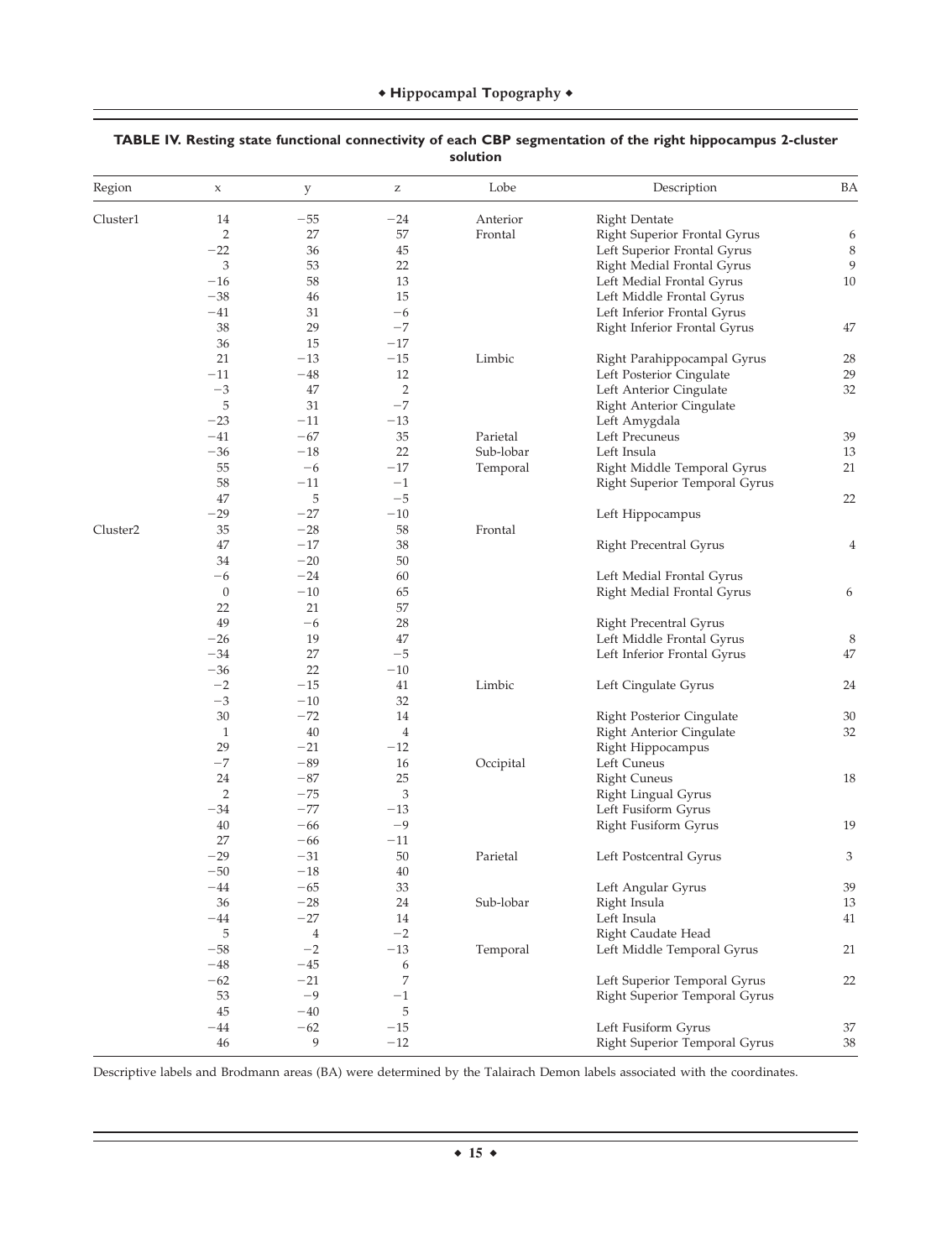

# **Probabilistic Tractography from Left and Right Hippocampal Neurofunctional Segments**

**Figure 6.** Diffusion tensor imaging (DTI) probabilistic tractography of the left and right hippocampus. [Color figure can be viewed in the online issue, which is available at [wileyonlinelibrary.com.](http://wileyonlinelibrary.com)]

thalamus. For resting state connectivity, we showed that R1 was functionally connected to the left hippocampus and right amygdala, while L1 had functional connectivity with the left amygdala and right hippocampus. Similarly, R2 also demonstrated functional connectivity to the left limbic system, including the amygdala and cingulate. Additionally, R2 was functionally connected to the posterior cingulate, suggesting that this region may have a slight differentiation from R1, potentially related to internal attention states or the default mode network [Greicius et al., 2003]. These results support the cognitive and affective processes associated with the clusters by the CBP analysis, with additional data being needed to parse the exact functionality of R2 from R1.

The middle clusters (L2, and R3/4) had a more diversified connectivity profile, both structurally and functionally. For L2, we found functional connectivity in the right anterior cingulate region (BA25/32), the left anterior cingulate (BA24), and bilaterally in the superior temporal gyrus and the parietal lobe (BA40). BA40 has been associated with recollection of previously experience events, as well as retrieval of unpleasant experiences [Collins, 2014; Freeman et al., 2004], while BA24 and BA32 have been associated with successful memory retrieval and episodic memory encoding [Rugg et al., 1996; Zhang et al., 2014]. R3 was functionally connected to regions of the left posterior cingulate, parahippocampal gyrus, and prefrontal cortex, in addition to the middle temporal gyri and inferior frontal gyri (BA47) bilaterally. R4 had the most diverse functional connectivity profile of all the clusters. These data suggest that these clusters are well suited to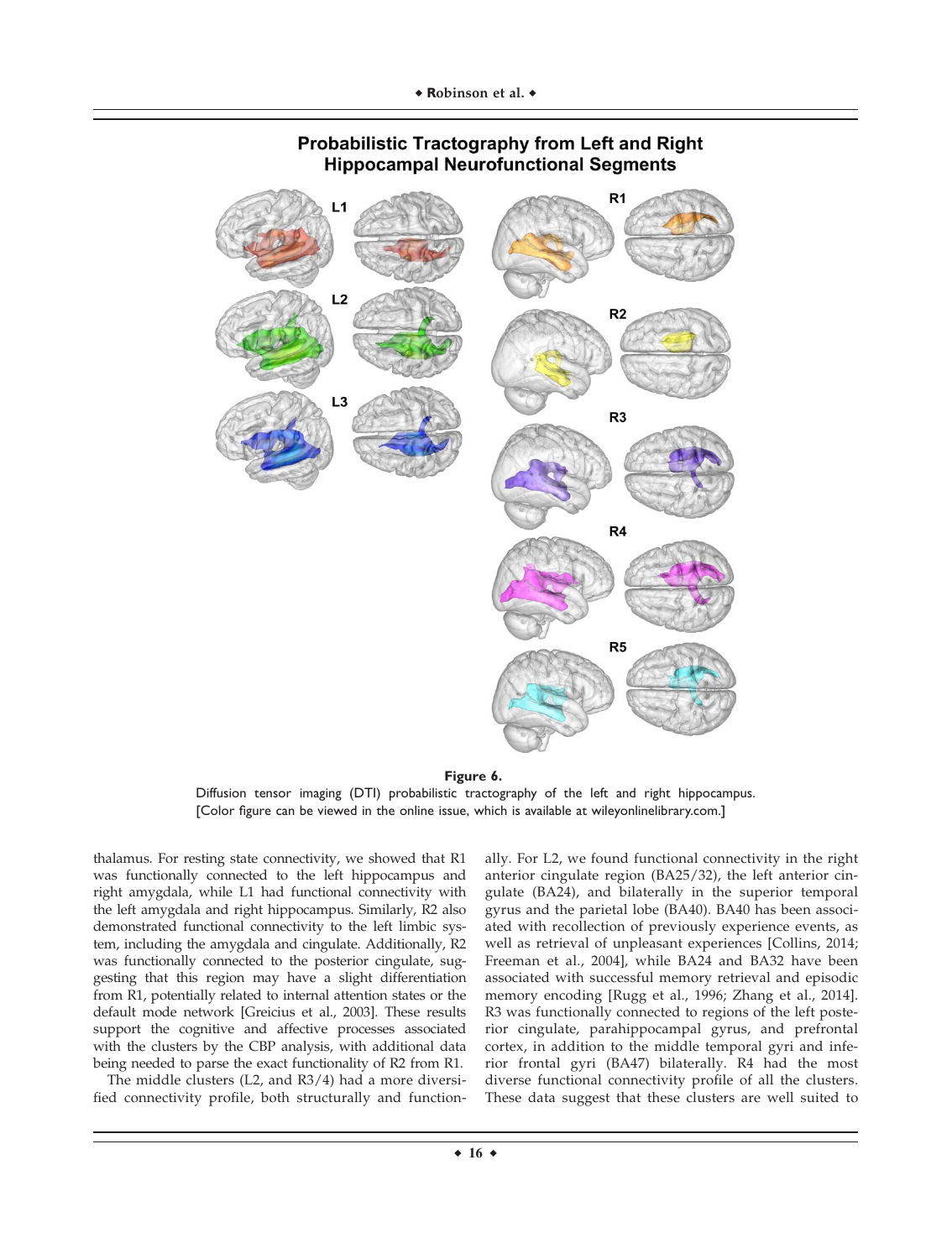carry out a diverse set of cognitive processes given their anatomical and structural connectivity to not only the limbic system, but also regions of the prefrontal, temporal, and parietal cortices.

The posterior portions of the hippocampus (L3 and R5) exhibited less similarity. For example, R5 had limited functional connectivity (left hippocampus and bilateral parahippocampal gyrus and left cingulate) compared with L3, which demonstrated functional connectivity throughout the prefrontal cortex, including the right anterior and posterior cingulate (BA24/30, respectively) and bilaterally within the superior temporal gyrus. However, in both cases, these segments were anatomically connected to similar regions, including the occipital lobe. These data suggest that these segmentations likely perform different operations given their functional and structural connectivity profiles, but both are likely to contribute to perceptual processes as they relate to other hippocampal-reliant processing.

### **Hemispheric Specialization**

Very few studies address the issue of lateralization when discussing the long-axis anterior–posterior gradient, despite strong evolutionary and functional neuroimaging evidence suggesting that the right and left hippocampus likely have functional differences [Churchwell and Kesner, 2011; Gagliardo et al., 2005; Hami et al., 2014; Klur et al., 2009; Persson et al., 2013]. Most have theorized that the right hippocampus is primarily engaged in spatial processing (i.e., 3D spatial navigation, or remembering an object location), while the left is more attuned to verbal information [Duarte et al., 2014; Greve et al., 2011]. Additionally, lateralization appears to be preserved (i.e., dissociable roles of the hippocampus have been hypothesized in spatial navigation across species [Copara et al., 2014; Ekstrom et al., 2003; Gagliardo et al., 2005; Hami et al., 2014; Herold et al., 2014; Klur et al., 2009]), and has been linked to gender differences in humans [Persson et al., 2013]. Therefore, the current study allows for an objective assessment of the neurofunctional differences between the left and right hippocampus, void of reliance on any prior speculations with regard to laterality.

Our investigation supports lateralization differences given the different clustering profiles between the left and right hippocampus. The right hippocampus appears to be more functionally heterogeneous, as suggested by the post-hoc functional decoding. This is likely also the reason for the less stable cluster solution. In addition, there were marked differences in the neurocognitive processes attributed to the anterior and posterior portions of the left and right hippocampus. For example, only L3 was associated with perceptual processing, while in the right hemisphere the anteriormost clusters were associated with perceptual functions. This could potentially support previous findings of a preferential responding to spatial navigation and perceptual cues in the right hippocampus [Duarte et al., 2014], which appears to have an evolutionary basis [Burgess et al., 2002; Gagliardo et al., 2005; Klur et al., 2009; Mehlhorn et al., 2010]. Our DTI findings also provide evidence of neural architecture supporting a perceptual component for R1. Thus, we support the findings from previous studies suggesting a lateralized specialization of the hippocampi.

# **Theoretical Implications**

Combined with evidence across studies, our data largely corroborate existing research, but also provide avenues for future research. For example, we have shown an anterior– posterior segmentation, that differs between hemispheres, which has not been noted previously. Our study provides motivation to revisit how hippocampal subfields may contribute to neurocognitive processes, especially in light of the study by Chase et al. (2015), by demonstrating strong evidence for an anterior–posterior gradient, consistent with the subiculum segmentation using similar methodology. Finally, our data are in partial concordance with the Moser and Moser (1998) model as well as the HERNET model. Specifically, with regard to the latter, our study revealed that the posterior portions of the hippocampus have interhemispheric connectivity leading to the posterior cingulate cortex, a pivotal hub of the default mode network. Kim (2015) posits that the posterior portions of the hippocampus, when activated, also recruit the default mode network as they are partially mediated by an internal attention network, with our DTI findings providing supportive evidence of this relationship. However, we find less support for the notion that the anterior hippocampus recruits the dorsal attention network in accordance with external attention. With regard to the Moser and Moser (1998) model, we find support for "hot" and "cold" processing along the anterior–posterior axis, but we also show that the anterior portions, particularly in the right hemisphere, appear to be engaged in "cold" processes as well.

The results from our study provide an initial model of hippocampal topography that is data-driven, and accounts for cognitive and affective processes outside of just memory. One of the limitations of the existing research study is the need for additional data to fully parse the segmentation of the right hippocampus. Here, we presented both a 5 cluster and a 2-cluster solution, as the 5-cluster solution was deemed to be marginally better than the 2-cluster solution. However, as more data is added to the database, it may become clearer as to which solution is ideal. Furthermore, it is important to note that hippocampal subfields have been, and continue to be, studied extensively, and future studies should examine the relationship between these subfields and the hippocampus, as noted above. Finally, another theoretical consideration is that we have defined segmentation in terms of distinct clusters. It is plausible, and likely, that there is a gradient component to processing within the hippocampus that our current method cannot account for. Therefore, future studies should examine the possibility of a gradient-like neurofunctional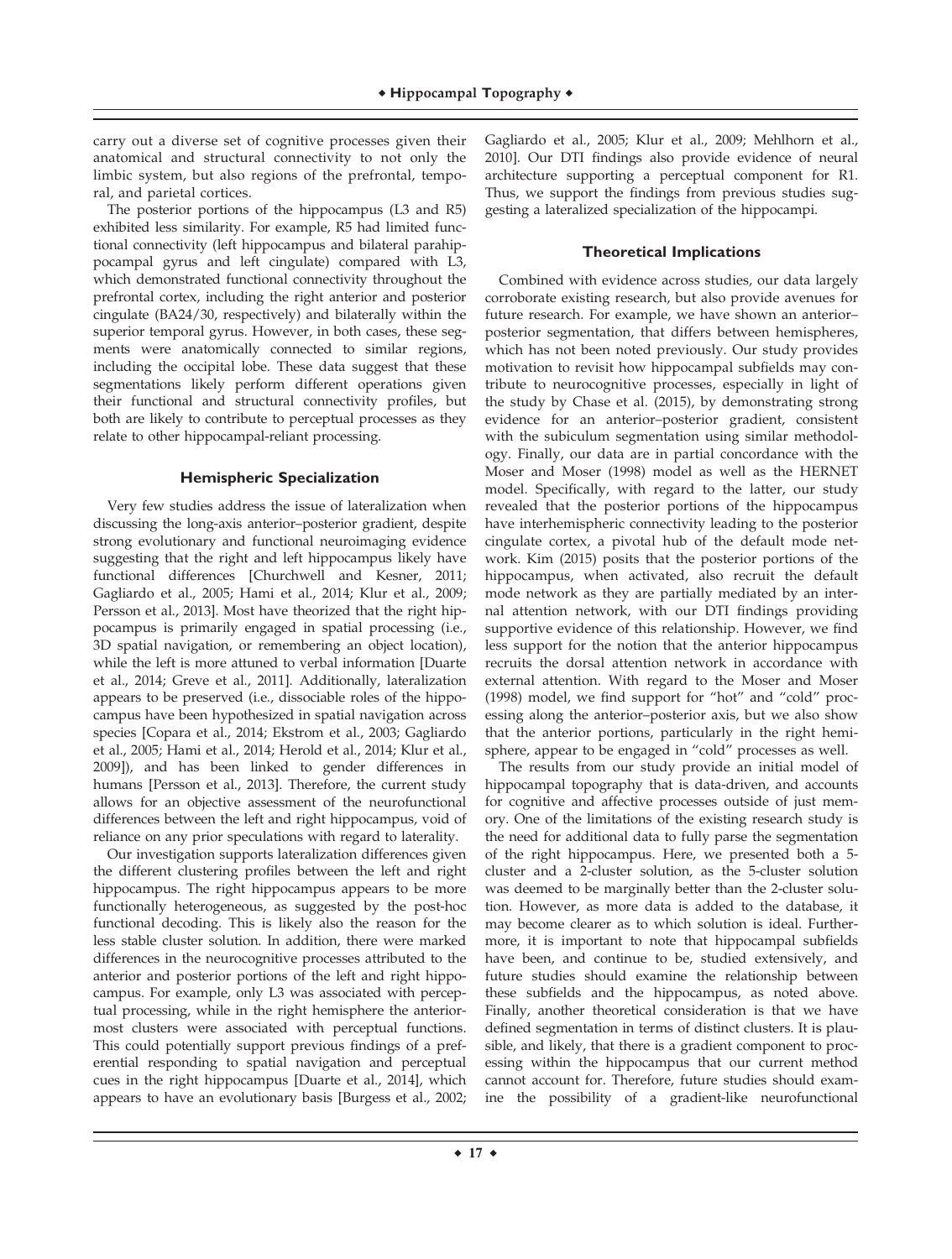topography, and test for other potential features outside of paradigm class that may contribute to the topography (i.e., stimulus-specific features, context-dependency, familiarity, delay length for retrieval processes).

Finally, there are some limitations to our research. First, the data are reliant on the BrainMap database, which heavily favors cognition-based functional neuroimaging studies. While this is representative of the field as a whole, having a more balanced behavioral domain representation may yield additional insights regarding neurofunctional contributions to each topographical segment. This may be partially underlying our right hippocampal results, where an obvious cluster solution did not emerge. Second, the use of ultra high field fMRI is a substantial advancement, but additional subjects may help to strengthen our understanding of the connectivity of the topographical segments. Furthermore, leveraging the spatial and temporal resolution advantages of ultra high field imaging may delineate relationships not otherwise afforded by conventional MRI studies using 3T (or lower) machines. Unfortunately, these high-resolution methods are lacking, at the moment, with regard to important connectivity indices, such as those provided by DTI.

# **CONCLUSION**

In summary, we used a combination of big data resources (i.e., the BrainMap database), advanced analytic strategies (i.e., co-activation based parcellation and ALE), and state-of-the-art technology (ultra high field, high-resolution fMRI, and DTI data collection) to unpack the neurofunctional contributions of the hippocampus. Our data reveal a pattern of phylogenetically preserved lateralization differences that corroborate models of evolutionary development and neuroscience findings [Allen and Fortin, 2013; Manns and Eichenbaum, 2006]. Furthermore, the data provide a more detailed account of the potential topographical organization of the hippocampus in healthy individuals, using completely noninvasive methodology. This model should be further investigated by examining the roles of hippocampal subfields in the context of the neurofunctional topography proposed in the present study. Elucidating the neurofunctional geography could lead to transformative computational models of how the brain works under hippocampal-dependent cognitive and emotive processes. Understanding these functional relationships should provide avenues for prevention and treatment of disorders involving the hippocampus.

#### **REFERENCES**

- Allen TA, Fortin NJ (2013): The evolution of episodic memory. Proc Natl Acad Sci 110:10379–10386.
- Annese J, Schenker-Ahmed NM, Bartsch H, Maechler P, Sheh C, Thomas N, Kayano J, Ghatan A, Bresler N, Frosch MP, Klaming R, Corkin S (2014): Postmortem examination of

patient H.M.'s brain based on histological sectioning and digital 3D reconstruction. Nat Commun 5:3122.

- Ashburner J (2012): SPM: A history. NeuroImage 62:791–800.
- Augustinack JC, van der Kouwe AJW, Salat DH, Benner T, Stevens AA, Annese J, Fischl B, Frosch MP, Corkin S (2014): H.M.'s contributions to neuroscience: A review and autopsy studies. Hippocampus 24(11):1267–1286.
- Babiloni C, Ferretti A, Del Gratta C, Carducci F, Vecchio F, Romani GL, Rossini PM (2005): Human cortical responses during one-bit delayed-response tasks: An fMRI study. Brain Res Bull 65:383–390.
- Baker JT, Sanders AL, Maccotta L, Buckner RL (2001): Neural correlates of verbal memory encoding during semantic and structural processing tasks. Neuroreport 12:1251–1256.
- Behrens TEJ, Johansen-Berg H, Woolrich MW, Smith SM, Wheeler-Kingshott CAM, Boulby PA, Barker GJ, Sillery EL, Sheehan K, Ciccarelli O, Thompson AJ, Brady JM, Matthews PM (2003a): Non-invasive mapping of connections between human thalamus and cortex using diffusion imaging. Nat Neurosci 6:750–757.
- Behrens TEJ, Woolrich MW, Jenkinson M, Johansen-Berg H, Nunes RG, Clare S, Matthews PM, Brady JM, Smith SM (2003b): Characterization and propagation of uncertainty in diffusionweighted MR imaging. Magn Reson Med 50:1077–1088.
- Behrens TEJ, Woolrich MW, Jenkinson M, Johansen-Berg H, Nunes RG, Clare S, Matthews PM, Brady JM, Smith SM (2003c): Characterization and propogation of uncertainty in diffusion-weight MR imaging. Magn Reson Med 50:1077–1088.
- Bunzeck N, Schütze H, Düzel E (2006): Category-specific organization of prefrontal response-facilitation during priming. Neuropsychologia 44:1765–1776.
- Burgess N, Maguire EA, O'Keefe J (2002): The human hippocampus and spatial and episodic memory. Neuron 35:625–641.
- Bzdok D, Laird AR, Zilles K, Fox PT, Eickhoff SB (2012): An investigation of the structural, connectional, and functional subspecialization in the human amygdala. Hum Brain Mapp 34:3247–3266.
- Bzdok D, Langner R, Schilbach L, Jakobs O, Roski C, Caspers S, Laird AR, Fox PT, Zilles K, Eickhoff SB (2013): Characterization of the temporo-parietal junction by combining data-driven parcellation, complementary connectivity analyses, and functional decoding. NeuroImage 81:381–392.
- Cajal SR (1901): Significación probable de las células de axón corto. Trab Lab Investig Biol 1:151–157.
- Cauda F, Costa T, Torta DME, Sacco K, D'Agata F, Duca S, Geminiani G, Fox PT, Vercelli A (2012): Meta-analytic clustering of the insular cortex: Characterizing the meta-analytic connectivity of the insula when involved in active tasks. NeuroImage 62:343–355.
- Chase HW, Clos M, Dibble S, Fox P, Grace AA, Phillips ML, Eickhoff SB (2015): Evidence for an anterior–posterior differentiation in the human hippocampal formation revealed by meta-analytic parcellation of fMRI coordinate maps: Focus on the subiculum. NeuroImage 113:44–60.
- Churchwell JC, Kesner RP (2011): Hippocampal-prefrontal dynamics in spatial working memory: Interactions and independent parallel processing. Behav Brain Res 225:389–395.
- Cieslik EC, Zilles K, Caspers S, Roski C, Kellermann TS, Jakobs O, Langner R, Laird AR, Fox PT, Eickhoff SB (2013): Is There "one" DLPFC in cognitive action control? Evidence for heterogeneity from co-activation-based parcellation. Cereb Cortex 23: 2677–2689.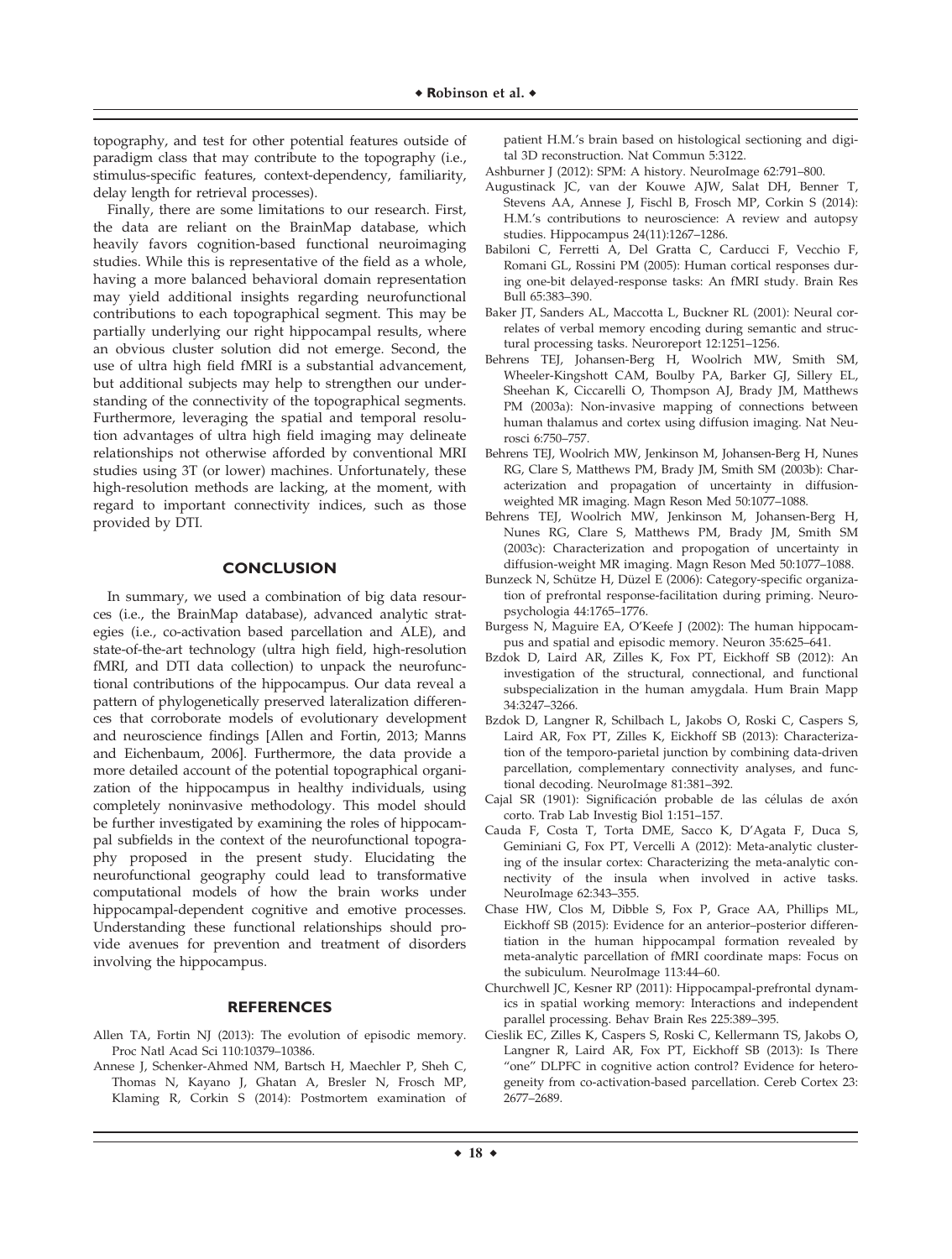- Clos M, Amunts K, Laird AR, Fox PT, Eickhoff SB (2013): Tackling the multifunctional nature of Broca's region meta-analytically: Co-activation-based parcellation of area 44. NeuroImage 83:174–188.
- Collins F (2014): BRAIN: Launching America's Next Moonshot. NIH Director's Blog. Washington, D.C.: National Institutes of Health.
- Copara MS, Hassan AS, Kyle CT, Libby LA, Ranganath C, Ekstrom AD (2014): Complementary roles of human hippocampal subregions during retrieval of spatiotemporal context. J Neurosci 34:6834–6842.
- Demb JB, Desmond JE, Wagner AD, Vaidya CJ, Glover GH, Gabrieli JD (1995): Semantic encoding and retrieval in the left inferior prefrontal cortex: A functional MRI study of task difficulty and process specificity. J Neurosci 15:5870–5878.
- Duarte IC, Ferreira C, Marques J, Castelo-Branco M (2014): Anterior/posterior competitive deactivation/activation dichotomy in the human hippocampus as revealed by a 3D navigation task. PLoS ONE 9:e86213.
- Duncan K, Tompary A, Davachi L (2014): Associative encoding and retrieval are predicted by functional connectivity in distinct hippocampal area CA1 pathways. J Neurosci 34:11188– 11198.
- Eickhoff SB, Laird AR, Grefkes C, Wang LE, Zilles K, Fox PT (2009): Coordinate-based activation likelihood estimation metaanalysis of neuroimaging data: A random-effects approach based on empirical estimates of spatial uncertainty. Hum Brain Mapp 30:2907–2926.
- Eickhoff SB, Bzdok D, Laird AR, Roski C, Caspers S, Zilles K, Fox PT (2011): Co-activation patterns distinguish cortical modules, their connectivity and functional differentiation. NeuroImage 57:938–949.
- Eickhoff SB, Bzdok D, Laird AR, Kurth F, Fox PT (2012): Activation likelihood estimation meta-analysis revisited. NeuroImage 59:2349–2361.
- Eickhoff SB, Laird AR, Fox PT, Bzdok D, Hensel L (in press): Functional segregation of the human dorsomedial prefrontal cortex. Cereb Cortex. Available at [http://www.ncbi.nlm.nih.](http://www.ncbi.nlm.nih.gov/pubmed/25331597) [gov/pubmed/25331597](http://www.ncbi.nlm.nih.gov/pubmed/25331597)
- Ekstrom AD, Kahana MJ, Caplan JB, Fields TA, Isham EA, Newman EL, Fried I (2003): Cellular networks underlying human spatial navigation. Nature 425:184–188.
- Fanselow MS, Dong HW (2010): Are the dorsal and ventral hippocampus functionally distinct structures? Neuron 65:7–19.
- Forgy EW (1965): Cluster analysis of multivariate data: Efficiency versus interpretability of classifications. Biometrics 21:768–769.
- Fox PT, Lancaster JL (2002): Mapping context and content: The BrainMap model. Nat Rev Neurosci 3:319–321.
- Freeman HD, Cantalupo C, Hopkins WD (2004): Asymmetries in the hippocampus and amygdala of chimpanzees (Pan troglodytes). Behav Neurosci 118:1460–1465.
- Gagliardo A, Vallortigara G, Nardi D, Bingman VP (2005): A lateralized avian hippocampus: Preferential role of the left hippocampal formation in homing pigeon sun compass-based spatial learning. Eur J Neurosci 22:2549–2559.
- Greicius MD, Krasnow B, Reiss AL, Menon V (2003): Functional connectivity in the resting brain: A network analysis of the default mode hypothesis. Proc Natl Acad Sci 100:253–258.
- Greve A, Evans CJ, Graham KS, Wilding EL (2011): Functional specialisation in the hippocampus and perirhinal cortex during the encoding of verbal associations. Neuropsychologia 49:2746–2754.
- Hami J, Kheradmand H, Haghir H (2014): Gender differences and lateralization in the distribution pattern of insulin-like growth

factor-1 receptor in developing rat hippocampus: An immunohistochemical study. Cell Mol Neurobiol 34:215–226.

- Hartigan JA, Wong MA (1979): A k-means clustering algorithm. Appl Stat 28:100–108. (
- Herold C, Bingman VP, Ströckens F, Letzner S, Sauvage M, Palomero-Gallagher N, Zilles K, Güntürkün O (2014): Distribution of neurotransmitter receptors and zinc in the pigeon (Columba livia) hippocampal formation: A basis for further comparison with the mammalian hippocampus. J Comp Neurol 522(11):2553-2575.
- Jenkinson M, Smith SM (2001): A global optimisation method for robust affine registration of brain images. Med Image Anal 5: 143–156.
- Jenkinson M, Bannister PR, Brady JM, Smith SM (2002): Improved optimisation for the robust and accurate linear registration and motion correction of brain images. NeuroImage 17:825–841.
- Jenkinson M, Beckmann CF, Behrens TEJ, Woolrich MW, Smith SM (2012): FSL. NeuroImage 62:782–790.
- Johansen-Berg H, Behrens TEJ, Sillery E, Ciccarelli O, Thompson AJ, Smith SM, Matthews PM (2005): Functional–anatomical validation and individual variation of diffusion tractography-based segmentation of the human thalamus. Cereb Cortex 15:31–39.
- Kim H (2015): Encoding and retrieval along the long axis of the hippocampus and their relationships with dorsal attention and default mode networks: The HERNET model. Hippocampus 25:500–510.
- King KG, Glodzik L, Liu S, Babb JS, de Leon MJ, Gonen O (2008): Anteroposterior hippocampal metabolic heterogeneity: Three dimensional multivoxel proton 1H MR sprectroscopic imaging - Initial findings. Radiology 249:242–250.
- Klur S, Muller C, Pereira de Vasconcelos A, Ballard T, Lopez J, Galani R, Certa U, Cassel J-C (2009): Hippocampal-dependent spatial memory functions might be lateralized in rats: An approach combining gene expression profiling and reversible inactivation. Hippocampus 19:800–816.
- Laird AR, Lancaster JL, Fox PT (2005): BrainMap: The social evolution of a human brain mapping database. Neuroinformatics 3:65–78.
- Laird AR, Eickhoff SB, Kurth F, Fox PM, Uecker AM, Turner JA, Robinson JL, Lancaster JL, Fox PT (2009): ALE meta-analysis workflows via the BrainMap database: Progress towards a probabilistic functional brain atlas. Front Neuroinform 3:1–11.
- Li PC, Gong H, Yang JJ, Zeng SQ, Luo QM, Guan LC (2000): Left prefrontal cortex activation during semantic encoding accessed with functional near infrared imaging. Space Med Med Eng 13:79–83.
- Lowe A, Dalton M, Sidhu K, Sachdev P, Reynolds B, Valenzuela M (2015): Neurogenesis and precursor cell differences in the dorsal and ventral adult canine hippocampus. Neurosci Lett 593:107–113. (
- Maneshi M, Vahdat S, Fahoum F, Grova C, Gotman J (2014): Specific resting-state brain networks in mesial temporal lobe epilepsy. Front Neurol 5:127.
- Manns JR, Eichenbaum H (2006): Evolution of declarative memory. Hippocampus 16:795–808.
- Mehlhorn J, Haastert B, Rehkämper G (2010): Asymmetry of different brain structures in homing pigeons with and without navigational experience. J Exp Biol 213:2219–2224.
- Moser MB, Moser EI (1998): Functional differentiation in the hippocampus. Hippocampus 8:608–619.
- Persson J, Herlitz A, Engman J, Morell A, Sjölie D, Wikström J, Söderlund H (2013): Remembering our origin: Gender